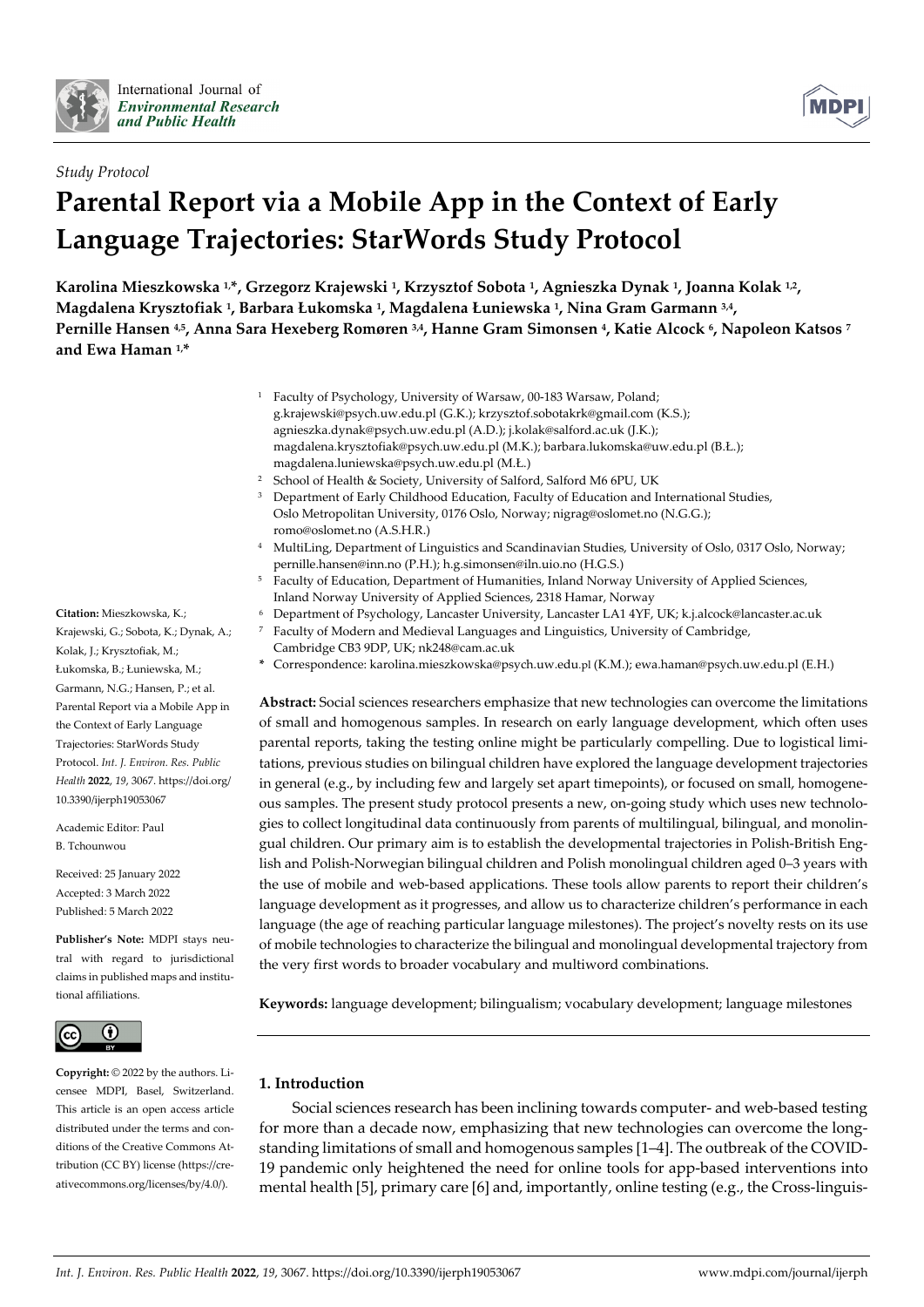tic Lexical Tasks app or Naming and Inductive Reference app developed by the Multilingual Language Development and Assessment Lab (MultiLADA) at the University of Warsaw, or the Touchscreen Task for Toddlers developed at Oxford University BabyLab). This is particularly visible in developmental research since access to child participants during the pandemic was radically limited in various countries from the beginning of the pandemic [7,8]. This was one of the motivations for designing the StarWords project and basing it on mobile and web-based technologies.

Early language development of monolingual and bilingual children is assumed to go through the same milestones at roughly the same time points [9,10]. However, so far, studies have explored the issue in general (e.g., by including 6-month intervals, e.g., [11]) and have not managed to explore the early bilingual language trajectory from the very first words to a larger vocabulary size (e.g., that of 50 words). This is partly due to the logistic difficulties connected with such studies, both in monolingual and bilingual settings: if they collected language samples, recording sessions then needed to be transcribed and analyzed, which significantly lengthened the studies. In a seminal study of Hart & Risley [12], the authors visited 42 families once a month (for two and a half years) to record an hour of the children's casual interactions with the parents. This amounted to over 1,300 hours of recordings, and 6 years of data transcription, coding and analysis [13]. Even in a more recent attempt to study early language trajectory, with more advanced technology, Roy et al. [14] have undertaken a three-year-long recording session, leading to 90,000 hours of video recording and 140,000 hours of audio recording, all collected from one family. Studies that did not collect audio data from the participants, but asked the parents to monitor or report on their children's early vocabulary, also usually included small sample sizes (e.g., [15]) or samples with distinctive characteristics, e.g., coming from Canada where the two languages enjoy an equal status (see e.g., [16] for further explanation). Previous studies also controlled for few factors [17,18] and did not minutely time the children's attainment of particular language milestones.

The available evidence for similar developmental trajectories between bilingual and monolingual children comes with some reservations: this result is only obtained when the two languages of the bilinguals are considered (e.g., total vocabulary, summed across two languages). In fact, in single language development, bilinguals may trail behind monolinguals in reaching early language milestones [11]. This may be linked to the bilingual-monolingual differences in language input. The limited exposure to a single language in bilinguals leads to reduced vocabulary size in that language as compared to monolinguals [11]. Furthermore, the amount of exposure to each language may change over the years and across contexts (e.g., home vs. educational settings). As a consequence, the bilingual's fluency in each language is not fixed, but subject to exposure factors that may fluctuate over the years, reflecting the changes in the immediate linguistic environment [19,20]. For now, there is a lack of longitudinal studies of larger groups of children which scrupulously compare bilingual and monolingual developmental paths (and bilingual development in both languages). Further, there is a need for investigations that minutely time the children's reaching of early language milestones (e.g., production of first words and multiword utterances).

Thus, current studies on early language trajectories in bilingual children, with the purpose of establishing the developmental trajectory in bilingual children and providing evidence for early screening practice and accurate identification of potential language delays, should meet a certain set of criteria. First of all, they should follow a large sample longitudinally. The sample should also be heterogeneous, i.e., representative of the population and including participants that differ in terms of their characteristics, e.g., socioeconomic status, patterns of language use in the family, children's age of exposure to each language, and parental knowledge of the majority language. Second, the studies should include multiple measurement points or even use continuous data collection methods. Last, but not least, studies of bilingual language acquisition should include factors that have been confirmed to influence language development in bilinguals, such as language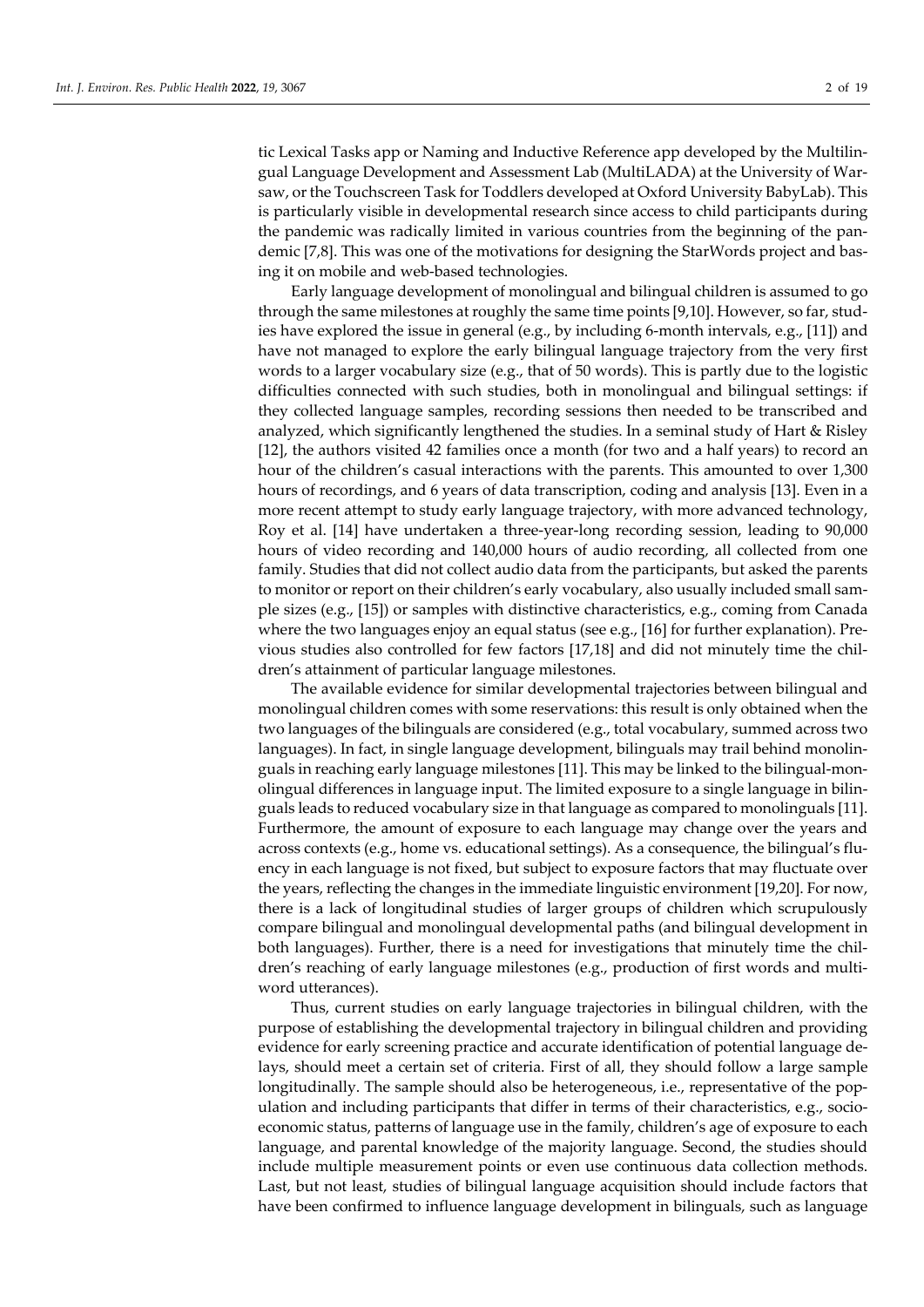input patterns. These criteria can be met when the study makes use of new technologies, especially mobile research applications for parents, which allow for wide-spread recruitment over large and heterogeneous samples, continuous data collection with a complex notification system to guide the users' engagement in the study, and web-based questionnaires to provide information on additional factors relevant to the study.

New technologies naturally come with new challenges. Here, we would like to briefly recount two major challenges of using online tools and mobile applications for research: the transparency regarding the data collection, and thea high dropout rate due to the nondirect, longitudinal design of most of the online studies. As researchers, we need to ensure that the potential user is aware of what data we collect, in what way, and for what purposes. Some research applications, especially those used in health settings (mHealth apps), employ passive collection of data, i.e., without the user knowing [21]. These apps collect data from smartphone's sensors such as GPS, Bluetooth, accelerometers, gyroscopes, and temperature sensors, as well as microphones and cameras. Data gathered with such sensors can help track disease state, response to treatment, physical activity levels, etc. Before using such an app (or any research app) the potential users must be informed, e.g., of what types of data are collected, how the collected data will be used, where it will be stored, and whether it will be shared (and if yes, how) [22–24]. Such informed consents, in accordance with General Data Protection Regulation (GDPR), should also be obtained from users of apps that do not passively collect any data, i.e., when the participants generate the collected information and are prompted by the app to provide particular information (active data collection [21]). Another challenge of using new technologies for research applies to longitudinal studies, and refers to the retention of the users' engagement in the app, i.e., the number of initial users who are still actively using the app after a particular time period. The majority of mobile app users use apps over a short period of time, even when participating in a study [25,26], and some studies reported 15-day and 30-day retention rates as low as 3–4% [27]. It is therefore important to include solutions that encourage participants to actively engage in with the app for a longer period of time. Some of those solutions include gamification features and a push-notification system. Gamification refers to an inclusion of a reward system, goal setting, or game-like feedback [28] and it may involve encouraging the user to set (short or long-term) goals, awarding users when goals or usage milestones are reached. Push notifications serve as automatic reminders delivered to the user even when they are not in the app, designed to encourage the user to come back to the app [29,30]. Other challenges connected with using new technologies in research include, among others, designing the app in a user-friendly way, using US-based platforms under the European GDPR, and the lack of technical infrastructure at the university level to create and support application development. An in-depth discussion of such challenges is beyond the scope of the present paper (but see [22,23] for comprehensive discussions).

Among various new technologies, research mobile and tablet applications have been particularly compelling as the latest technological advancements were introduced in smartphones and tablets. Currently, the use of such tools in research on children is on the rise: motion sensors in tablets have enabled researchers to diagnose children with autism spectrum disorder (ASD) by assessing their motor control [31,32] and to recognize their therapy progress [33]. EasyLexia, a gamified mobile application, helps children with dyslexia improve reading comprehension, orthographic coding, short-term memory, and mathematical problem-solving [34]. Mobile applications that employ text-to-speech and voice recognition engines are used to help children learn English as a foreign language [35]. There are also commercial mobile apps that provide parents with activities promoting their child's development and positive parenting behaviors adapted to the child's age, such as a freely-available VROOM (www.vroom.org, accessed on 15 December 2021), or KINEDU (www.kinedu.com, accessed on 15 December 2021). However, there is little evidence yet regarding the apps' effectiveness and reach among high-risk populations. More is known about the effectiveness of broadly defined educational apps that constitute the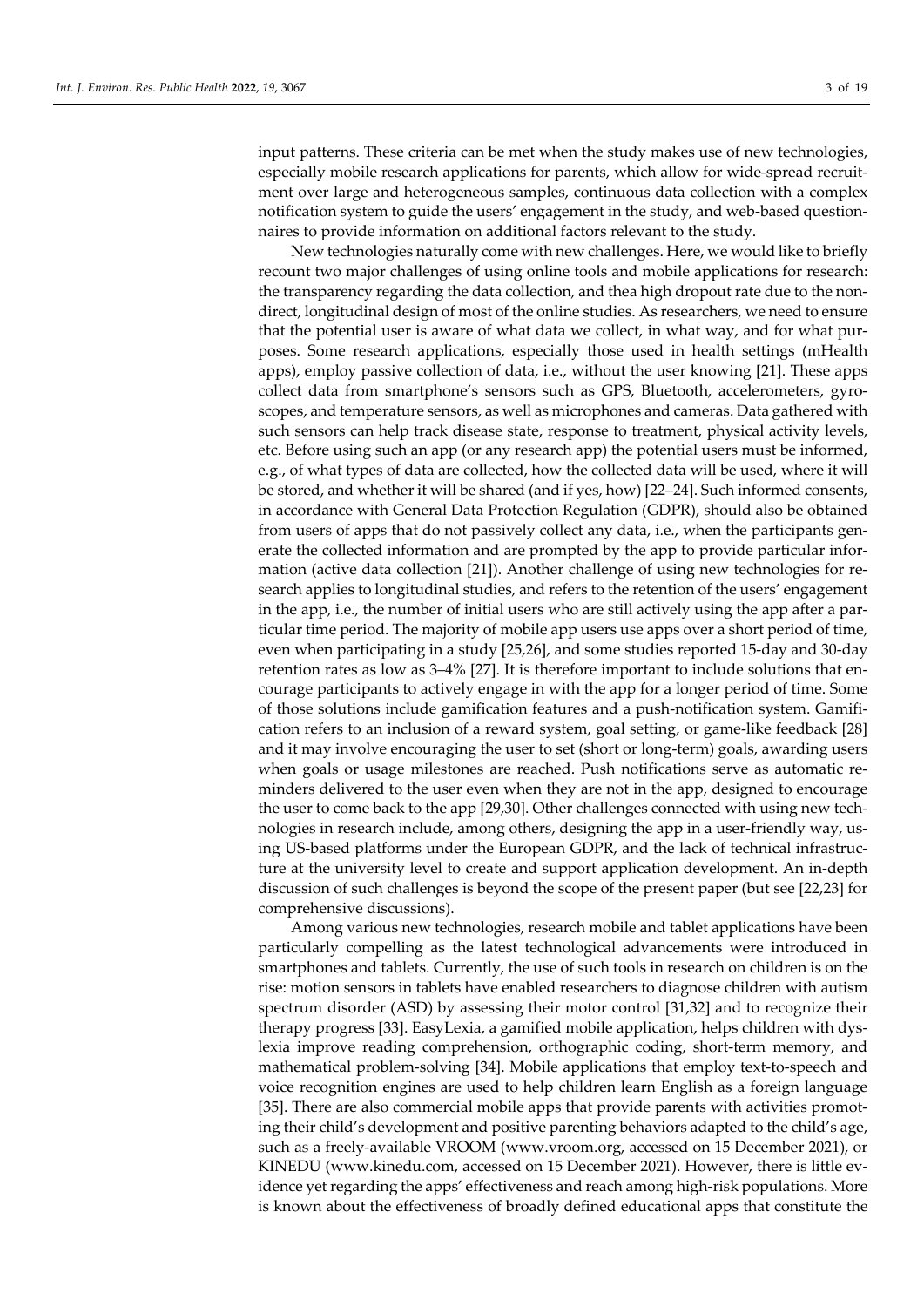majority of child-targeted apps on the market, as researchers just now start to establish evaluation procedures for such apps [36]. Finally, there are a few apps developed as online language diaries for parents. BabyWordTracker App is a free mobile research app developed by Oxford Brookes BabyLab to track early vocabulary development in young children (up to 36 months), including bi- and multilingual children [37]. Parents can download the app, provide basic information on their child (e.g., age), report the child's words (in over 14 languages) as they appear, and view the child's progress in terms of vocabulary size. No results have been published yet on the data collected via the app.

Importantly, studies on early language have made use of indirect measures, such as parental reports, for decades. Parental reports based on standardized checklists of rigorously collected lexical items have been shown to provide reliable estimates of the child's vocabulary size without compromising the ease of administration, which is particularly important for assessing language development of very young children. Tools such as McArthur-Bates Communicative Development Inventories (MB-CDIs, ref. [38]) have proved to be useful both in research and in early diagnosis and are now acknowledged by both academics and practitioners in a vast number of countries. Converting those penand-paper questionnaires into online tools and web-based apps is a practice already being adopted. DeMayo et al. [2] who introduced the Web-CDI system, report that over 3500 CDIs have been collected throughout the U.S. via their platform between 2018 and 2021. Web-based collection of CDIs is also a practice in Europe: for example, data for the Norwegian CDIs were collected through web-based online questionnaires for CDI Words and Gestures (CDI:WG), CDI Words and Sentences (CDI:WS), ref. [39], and CDI-III, ref. [40]. The online version of the CDI significantly reduces the time and expenses for data collection and coding, and reduces the risk of coding errors. Moreover, first attempts have been made to adapt the CDIs into a form of Computerized Adaptive Testing (CAT) which uses Item Response Theory (IRT) to show the parent a subset of individually selected items [41–43]. Such CAT CDIs can be filled in online (e.g., on a smartphone) reducing the duration of assessment while maintaining the accuracy and precision of the original tool that included the full list of items [43].

Research mobile and tablet applications are also being employed in research on early language trajectories in bilingual children. Bilingual contexts are quantitatively different from that of monolinguals: there are (at least) two languages present in the child's environment and thus a bilingual child might typically hear less of each language when compared to the input received by a monolingual child (e.g., [44,45]). Moreover, learning more than one language in a migration context is particularly demanding due to the uneven status of the minority language (home language spoken by the family) compared to the majority language (the language of the society). As early language development lays a foundation for further developmental stages and in particular for educational performance [46–48], differences between monolingual and bilingual development, though subtle, may result in a relatively lower school attainment of bilingual children when attending mainstream monolingual schools in the majority language. Establishing the developmental trajectory in bilingual children would allow practitioners to accurately identify potential language delays, inform early screening practices, and eventually prevent misdiagnosis of developmental language disorder in this population.

## **2. Current Study**

Our study primarily aims to establish the trajectories of early language development in monolingual, bilingual and multilingual children speaking Polish, British English or Norwegian alone, or in the combinations of Polish-British English and Polish-Norwegian. These language combinations were chosen because Norway and the UK are frequent destinations for migrating Poles. In fact, Poles were one of the largest ethnic minorities in the UK in 2021 [49] and the largest ethnic minority in Norway in 2021 [50] and Polish children in the UK and Norway constitute two large populations of Polish bilingual children in Western Europe. By collecting the data continuously (enabled by new technologies), we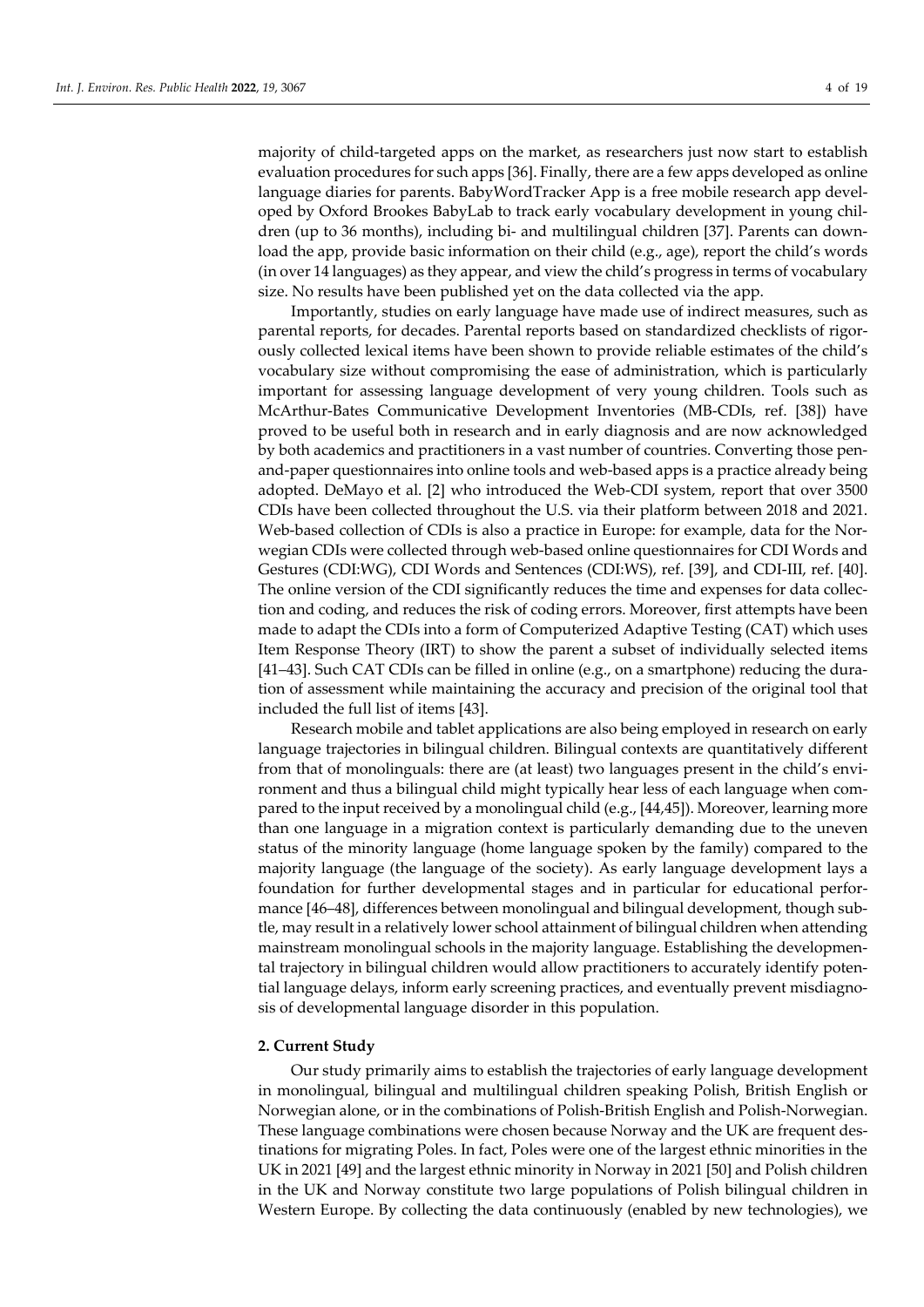can collect both the children's early gestures, words and utterances, and information regarding the children's linguistic environment. This will allow us to directly link the quantity and quality of reported language exposure to the children's language performance in each language (the exact timing of particular language milestones).

Our main research questions and hypotheses refer to the following issues in early language development:

# *2.1. Is the Timing of Early Language Milestones (e.g., Babbling, First Words, First Utterances) Similar in Bilingual Children's Two Languages as Well as in Relation to Their Monolingual Peers?*

With regards to the milestones in both languages of the bilinguals, previous studies (e.g., [51,52]) show that language-specific outcomes in bilingual children are dependent on various factors (e.g., input quantity) and therefore are not necessarily growing in parallel (e.g., due to unequal exposure to languages). Since we are studying bilingual children, we do not expect the children in our sample to reach all language milestones at a similar time in both their languages. With regards to the bilingual-monolingual comparison, we hypothesize that as long as we compare general language development between bilingual and monolingual children, we might expect similar outcomes between the groups, but we should also expect large variation in the data. A similar pattern was found in previous studies. Pearson et al. [51] tested vocabulary growth in bilingual and monolingual children aged 8 to 30 months and found that two measures of the bilinguals' production in the two languages together (Total Vocabulary and Total Conceptual Vocabulary) indicated comparable vocabularies for bilingual and monolingual children. They also found large variation (in both groups) within this age span. Similar results were shown by Hoff and colleagues [44] who studied older children, aged 30 to 60 months, and found comparable vocabulary outcomes in bilingual and monolinguals when Total Vocabulary was concerned. When looking at the vocabulary in one language (English) only, however, Hoff and Ribot [52] found that the bilinguals lagged 6 months to 1 year behind the monolinguals. A more detailed description of this research question and the hypotheses can be found in the StarWords project's preregistration: https://osf.io/pzykv" .

# *2.2. What Is the Relation between the Bilingual Children's Language-Specific Input Quantity and Quality and the Timing of Reaching Particular Language Milestones (e.g., Babbling, First Words, First Utterances) in That Language?*

With regards to input quantity, we will investigate whether the amount of time (during the day) that the child is hearing each language will impact the timing of reaching particular language milestones. Pearson et al. [51] found a strong positive correlation (*r* = 0.82) between language-specific input and vocabulary growth in bilingual children aged 8 to 30 months. The same relation between input and language outcomes might be possible for the timing of reaching early language milestones in our bilingual samples. With regards to the input quality, we will use frequency of book reading treated as a proxy of input quality, however, if the data allow, in the exploratory analyses we will include other input quality measures, i.e., play time, singing, TV watching, media use, and the number of speakers using L1 and L2 towards the child. We hypothesize that the frequency and length of language-promoting activities will impact the timing of reaching particular language milestones. Similar results were shown in previous studies. Patterson [53] found that the frequency of book-reading in each language of bilinguals was related to expressive vocabulary size in the same language, and the relationship was significant even after taking overall input quantity into account. Building on these results, Scheele et al. [54] found that 3-year-old bilingual children's rate of vocabulary growth was strongly influenced by the parents' language use in oral and literate activities (including frequency of reading and storytelling). In a recent study, Kartushina et al. [7] have identified book reading as the major positive contributor of expressive vocabulary size in monolingual chil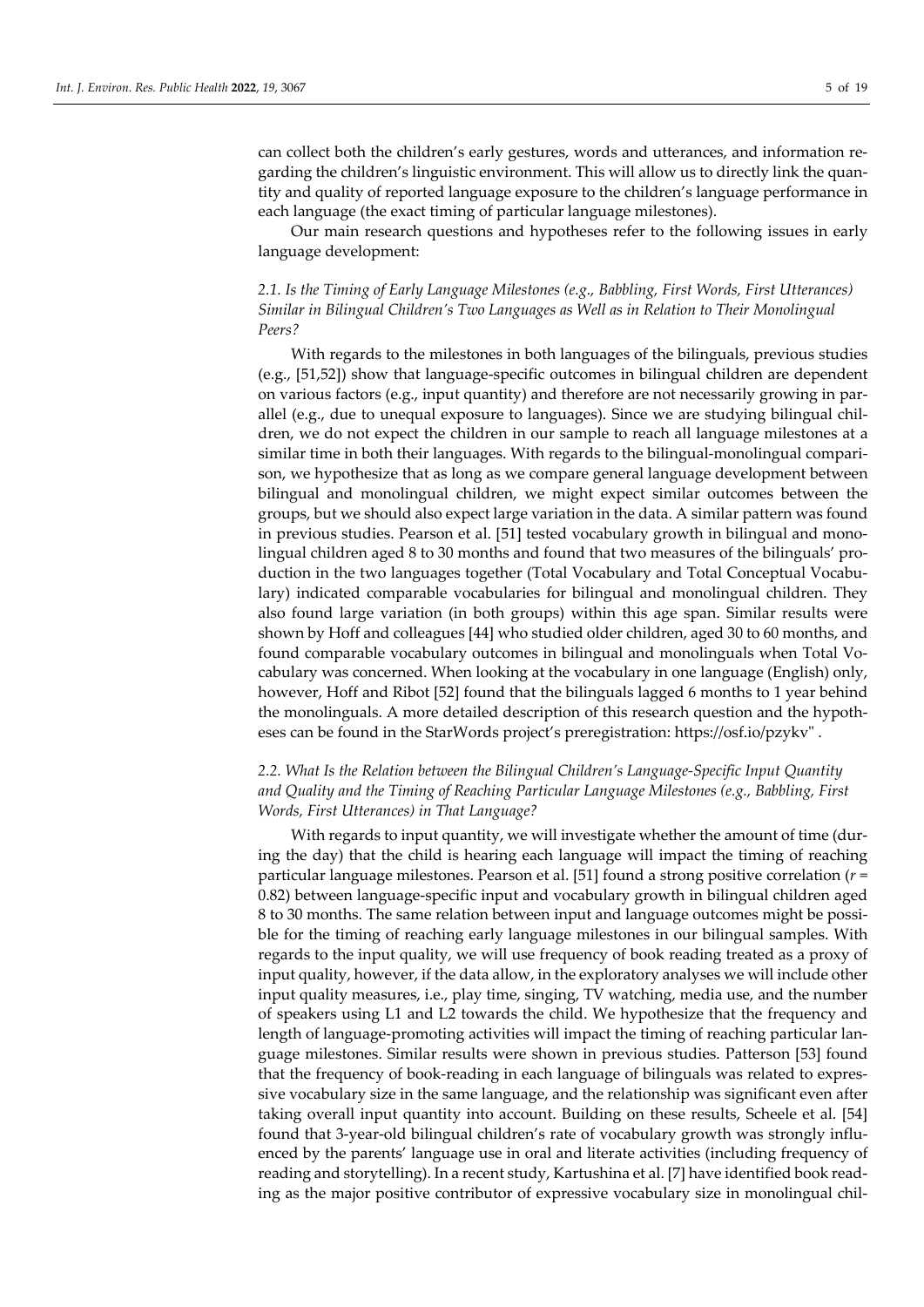dren aged 8-36 months. Frequency of book reading had more positive impact on children's expressive vocabulary than any other examined activity (e.g., singing, TV watching). A more detailed description of this research question and the hypotheses can be found in the project's preregistration: https://osf.io/pzykv.

# *2.3. What Are the Relations between Sleep Patterns, Breastfeeding and Early Language Development?*

We will investigate whether sleep patterns (consecutive daytime sleeping durations, consecutive nighttime sleeping durations, ratio of consecutive daytime sleeping durations to consecutive nighttime sleeping durations, total length of sleeping) and breastfeeding patterns (whether the child is breastfed at a given age, total length of breastfeeding) are related to the very early language development (emergence of the babbling, earliest words and multiword utterances, CDI scores) in monolingual and bilingual children. Generally, breastfeeding is found to have a positive impact on language development, especially in populations under the risk of developing language impairment (see [55] for review). The length of breastfeeding is also positively correlated with the likelihood of polysyllabic babbling at the age of 8 months [56], as well as with expressive and receptive communication scores at the age of 18 months [57]. Another study showed that even breastfeeding for more than 12 months was beneficial for toddlers' language development [58]. We thus hypothesize that breastfeeding will be positively related to the children's CDI scores at 2 and 3 years. We also hypothesize that children breastfed at the age of 3/6 months will start babbling at a younger age than children who are not breastfed at the same age, while maternal education, child birth weight, and child gender are controlled. Regarding the sleep patterns, the day/night sleep duration ratio which is naturally decreasing with child development (i.e., in development children tend to sleep more at night and less during day) may be a good index of sleep maturation [59]. It was shown that the day/night sleep duration ratio at the age of 6 and 18 months (but not 30 months) is weakly related to the language outcomes (CDI scores) at the age of 18 and 30 months, and to receptive vocabulary scores at the age of 60 months [59]. Dearing et al. [60] also found a positive influence of sleep patterns on language development (comprehension and production). In addition, sleep patterns and breastfeeding are not independent of each other. Breastfed children are more likely to wake up during the night [61], although the total number of slept hours does not necessarily differ between breastfed and non-breastfed infants [62]. It appears that the relations between breastfeeding, sleep patterns, and language development may not be clear: whereas both breastfeeding and longer sleep increase vocabulary scores, breastfeeding may decrease the sleep duration. A more detailed description of this research question and the hypotheses can be found in the project's preregistration: https://osf.io/rb9g7.

# *2.4. Is There a Clearly Observable Vocabulary Spurt in Monolingual and Bilingual Children?*

Vocabulary spurt, i.e., a transition to rapid word-learning [63], is one of the developmental changes found in many children (but not all, cf. [64]). It is suggested that in order to build extensive vocabularies, children cannot employ a steady rate of learning, but at some point (typically in their second year of life) have to show an accelerated rate of wordlearning. Researchers have used many different methods to operationalize this vocabulary spurt but Ganger & Brent [64] suggest that it should be identified as a transition between a slow word learning stage and a faster word learning stage (and not a gradually increasing learning rate) and that the faster word learning stage should be sustained for some period of time. Having operationalized the vocabulary spurt similarly as Ganger & Brent [64]—as a transition between a slow and a sustained faster learning stage, we hypothesize to find a minority of children with a clear vocabulary spurt, and that the proportion of children showing/not showing a vocabulary spurt will be similar in the monolingual and bilingual group. A more detailed description of this research question and the hypotheses can be found in the project's preregistration: https://osf.io/ap94y.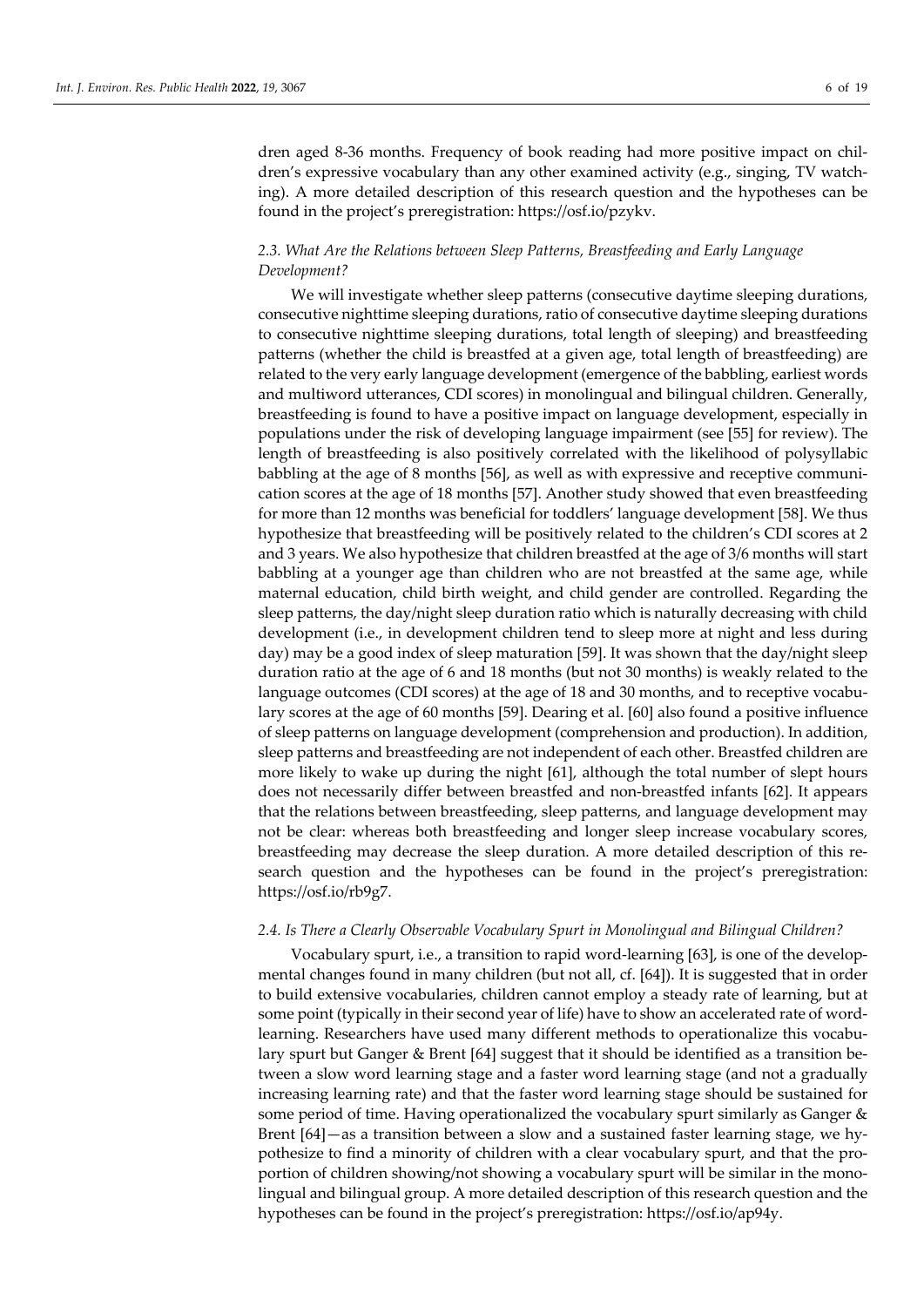## **3. Methods**

The StarWords study is an observational study and the subjects are not assigned to any treatment. Below, we are describing the sample and eligibility criteria, our recruitment procedures, the exclusion criteria for the future analyses and the data collection procedures.

#### *3.1. Sample and Eligibility Criteria*

The study is on-going and the recruitment started in mid-June 2021. Our recruitment is targeted primarily at parents of children exposed to Polish and British English (living in the UK), parents of children exposed to Polish and Norwegian (living in Norway) and parents of children exposed to Polish (living in Poland) aged 0–24 months. Additionally, we also aim to recruit parents of Norwegian monolingual and British monolingual children. While we recruit children in their first and second year, we encourage parents to be active in the app when the child is older than 2 years. The Ethics Committee at the Faculty of Psychology, University of Warsaw approved the StarWords project's procedure (including recruitment and data collection) and the Data Protection Services in Norway has assessed that the processing of personal data in this project is in accordance with data protection legislation. Our sample size is estimated according to the potential availability of participants: Our aim is to gather longitudinal data from altogether 200 bilingual participants (100 Polish-Norwegian, 100 Polish-British English) and 200 monolingual participants (100 Polish, 100 Norwegian). Currently (March 2022) parents of there are almost 4000 parents of children (who entered the study within the studied children's age range, i.e. 0-24 months) using the app. This includes more than 20 Polish-Norwegian bilingual children, 90 Polish-British English bilingual children, and 2000 Polish monolingual children. Although the current monolingual Polish sample exceeds our aim regarding the sample size, we expect that many of the parents may use the app for a relatively short period of time and thus for some longitudinal analyses the final sample may be substantially smaller. In order to achieve the expected sample sizes, we are recruiting continually, i.e., parents are invited to join at any point of the study, provided they meet our eligibility criteria: They are parents of Polish-speaking bilingual or multilingual children or Polish, Norwegian, or UK-English speaking monolingual children aged 0 to 24 months. A bigger final sample would certainly make the subsequent analyses more powerful, thus we will not stop recruitment even if the minimal numbers per group are achieved and secured for a longer period of time.

Though the focus of the study is on Polish-speaking children living in Poland, Norway and the UK, the StarWords app is available publicly in Google and Apple app stores, and has drawn considerable attention from Poles living in Poland who intentionally raise their children bi- and multilingually ("elective" or "intentional bilingualism"). Currently (March 2022) parents of over 250 such children are using the app. Moreover, many parents using the app are Poles living in other countries than those of our original interest and speaking other language combinations than Polish-English and Polish-Norwegian. Currently (March 2022) parents of 160 such children are using the app. These families live all around Europe, e.g., in Germany (60), France (14), the Netherlands (13), Switzerland (12), Denmark (11), Spain (11), Belgium (10) but also USA (9), New Zealand (2), South Korea (2), Iceland (1). If the data allow, we consider exploratory analyses with these samples.

## *3.2. Recruitment*

Our recruitment is continuous, i.e., ongoing through all of the time of the study (ca. till spring 2023). A large share of our recruitment includes online procedures. We are recruiting actively via social media, i.e., Facebook and Instagram posts and short-term advertisements. We are contacting—via social media and email—public figures known for their interest in research and child development, i.e., bloggers, influencers, practitioners, and researchers actively involved in research communication practices. We are also contacting university media outlets to spread the information about the project. Finally, we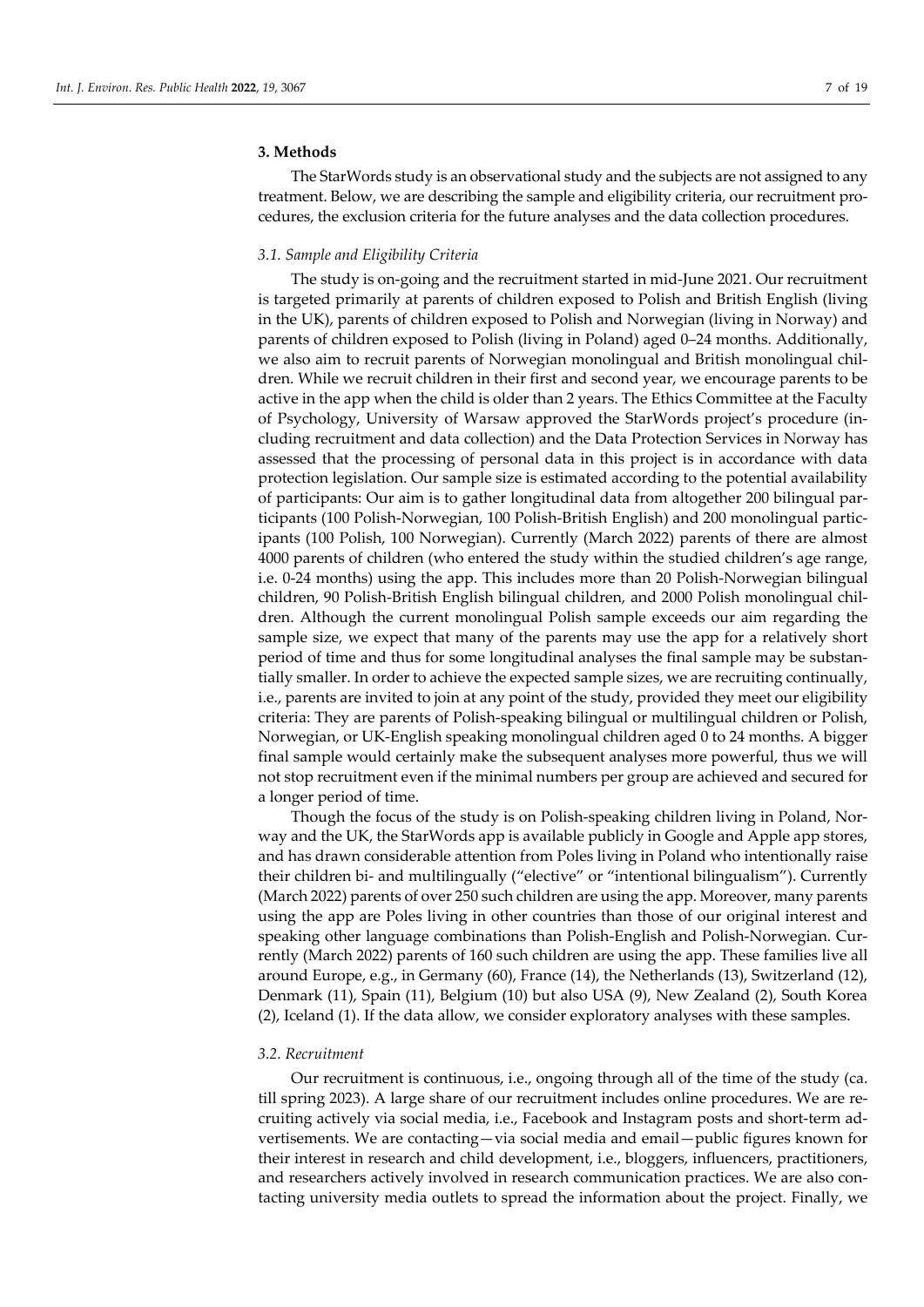have built the project's webpage /" /(http://starwords.eu/) to create a space on the internet where parents can learn more details about the study, and have set up Facebook and Instagram channels for the research team (FB: @multilada.uw, IG: @multilada\_uw) to enable parents to easily contact us. Importantly, parents receive detailed information on the study prior to their decision on participation: either via the website or (if they find the app in the stores without visiting the study's webpage) directly in the app, before registering into the study.

# *3.3. Exclusion Criteria*

Before analyzing the data, we will exclude from the sample children with confirmed health problems (i.e., temporary hearing loss, frequent ear infections, children born prematurely or children whose birth weight was smaller than 2.5 kg). In our main analyses of bilingual data, we will also exclude children who are bilingual with Polish and Norwegian/English but neither of their parents is a native speaker of English/Norwegian and the family is living in Poland (i.e., intentional bilingualism as opposed to bilingualism in the context of migration, which is the focus of the present study). However, if the data allow, we would like to plan some exploratory analyses on this group as well.

#### *3.4. Data Collection*

The data is gathered from three sources: the StarWords mobile application (see Section 3.4.1), an online modified version of the parental questionnaire PABIQ(-IT) (see Section 3.4.2), and the web-based CDIs (see Section 3.4.3). Figure 1 presents the general study procedure and the connection between the study tools.

Before joining the study, the parents are informed about the app's research purpose, the purpose of the notifications, their ongoing access to the entered data and the study procedure. They are also informed that the study is confidential, that the collected data will be used for scientific purposes only and presented collectively. The information they receive on their personal data collection (i.e., the child's name, the parent's email address) is compliant with the GDPR. The parents are informed that the collected data is stored on secured servers located in the European Union, and will not be distributed to any third parties (outside of the research team), and that they can withdraw from the study at any point without giving a reason.

The data is gathered (partly) longitudinally. Parents are asked to download the "Star-Words—every word counts" app, and report on their child's new gestures, words and utterances as they appear, and answer questions e.g., about the child 's language environment (more details in Section 3.4.1). At a specific age, parents are asked to fill in a language background questionnaire (see Section 3.4.2) and MacArthur Bates Communicative Development Inventories (CDIs) questionnaires (see Section 3.4.3) in Polish and/or Norwegian or British English. Parents entering the study are encouraged to stay as long as possible, but are allowed to leave the study at any point without giving any reason and if they want their data removed from the study's database, they can require this via the app or email.

Parts of the data are gathered cross-sectionally. Specifically, some participants stay in the study for a relatively shorter time (e.g., they opt out early, or may join in towards the end of data collection). These data will be used for particular analyses to enhance their power.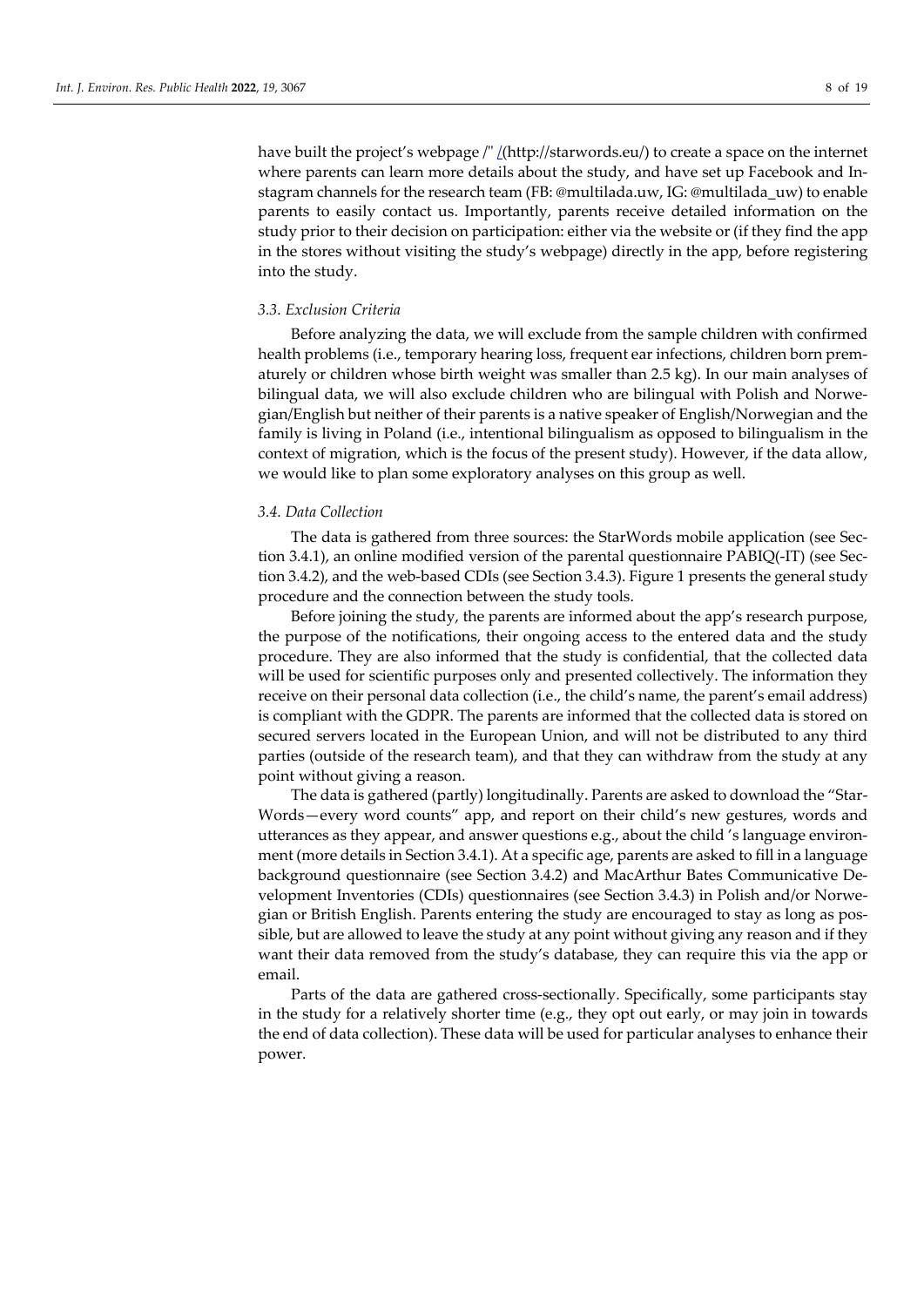

**Figure 1.** Study procedure. The data collected with the three tools (StarWords mobile app, online PABIQ(-IT) questionnaires and web-based CDIs) is matched via the traveling unique user identifier (UID) not overtly known to the participant (see Section 3.4.4). Note. \* Continuous data collection (see Section 3.4.1). \*\* Language dependent on the type of bilingual group (Polish-Norwegian or Polish-British English). Monolinguals receive CDIs in Polish only (see Section 3.4.3).

# 3.4.1. The "StarWords—Every Word Counts" Mobile Application

We have created a mobile application specifically for the purpose of the present study, "StarWords—every word counts", henceforth referred to as the StarWords app. Creation of the app was a complex and long process, and we aim to eventually open the source code for modification so that our work can be beneficial for other researchers interested in using such an app in their research. The StarWords app has a twofold purpose: first, it serves as an online language diary in which parents and/or guardians are encouraged to enter early gestures, words, neologisms and utterances their children produce in real time or shortly after the production. Parents can also choose to add other guardians to their family account (e.g., the other parent, grandparents, nanny, or teacher), who will also download the app and report children's gestures, words and utterances. Importantly, parents can see all the information reported by other guardians in the app, while other guardians cannot see the information entered by the parents. Second, the app allows us to collect information on the children's background characteristics (e.g., country of residence, languages used with and by the child, the presence of health problems), linguistic environment (the quantity and quality of exposure to each language, the age of first contact with languages), the child's early development (e.g., age of crawling, walking unassisted, and babbling), and some other child and family characteristics (e.g., the child's sleep patterns, the number of siblings, and parental education and language use).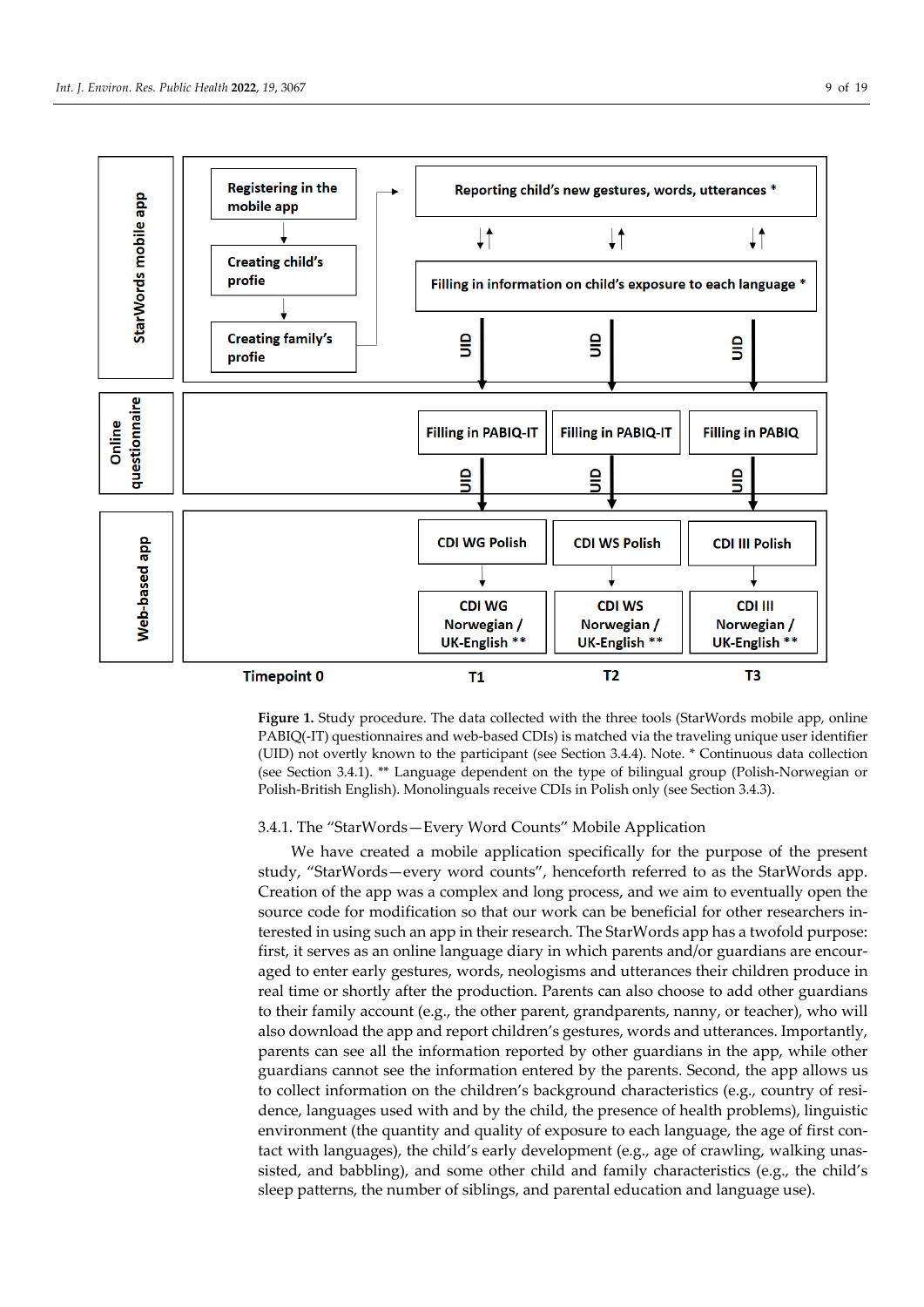The sampling of the data is continuous and largely dependent on the user, i.e., the parent may report the child's early gestures, words and utterances as they appear, or as they find the time and energy to do so. However, the app also includes a complex push notification system to promote the parents' retention in the study. Depending on the child's age and the parent's current engagement in the app, the parents receive various prompts: if the child is at an age when we expect some first words to appear (i.e., 10–12 months), users are prompted to reflect on whether the child uses some gestures or repeats some words during everyday routines (e.g., "Think for a moment, does [child's name] mimic various sounds, e.g., made by animals, vehicles, etc.?"). If the child is already speaking and some items (e.g., words, utterances) have been reported, but the user has not been active for two weeks, users are prompted to think about the words the child uses in various everyday situations, e.g., when eating, bathing, going outside (e.g., "Think for a moment, what does [child's name] do when you're singing together or you're reading/watching picture-books together? Does [child's name] try to repeat after you or try to talk?"). Once every 9 days, parents of bilingual children are prompted to report on the child's exposure to each language on the day before. Since the question is asked every 9 days, some measurements will refer to week days, some to weekend days, and altogether parents will be asked about the language exposure twice a month. If some family's characteristics are not given by the parent, the parent is prompted once a month to answer questions in that respect.

All the data is collected actively, i.e., when the users provide the information either spontaneously or in response to notifications [21]. No passive data collection is used in this study, i.e., we do not collect data from the device's sensors, such as GPS, Bluetooth, microphone, or cameras. However, parents are given the opportunity to upload audio recordings of how children pronounce particular words (this is not obligatory or required of them). As mentioned in the introduction, one of the challenges of non-direct longitudinal testing, e.g., with the use of a mobile app, is the retention of the participants over time. Our strategies to support retention include: a user-friendly and interesting design of the app, reports and summaries of data entered by the parents, access to podcasts with researchers studying child bilingualism and personalized coloring booklets (in .pdf format). Importantly, access to these materials is not given on the basis of the number of items (i.e., gestures, words, and utterances) the user reports, as this could push parents toward overreporting, as well as cause increased pressure on families with children who are late talkers or potentially may have developmental language disorder. Instead, access to some of the materials is awarded when the parents respond to the push notifications (e.g., fill in their basic family characteristics, answer regular questions about language environment, fill in a CDI).

## 3.4.2. PABIQ and PABIQ-IT

In our attempt to move all the testing online, we have also created a modified online version of the parental questionnaire PABIQ-IT (for infants and toddlers), "Kwestionariusz dla rodziców dzieci jedno-i wielojęzycznych: niemowlęta i dzieci najmłodsze", [65] (original PABIQ-IT, Parents of Bilingual Children Questionnaire—Infants and Toddlers: [66]) and PABIQ for children aged above 3, "Kwestionariusz dla rodziców dzieci jedno-i wielojęzycznych: dzieci przedszkolne i starsze" [67] (original PABIQ, Parents of Bilingual Children Questionnaire: [68]). The PABIQ and PABIQ-IT questionnaires collect information about the child's language environment (e.g., number of languages used towards the child, frequency of use, contexts in which each language is used, and the child's skills as reported by parents), and general information about the child and family (e.g., date of birth, early development, parental education, and difficulties at school experienced by family members). The data from the questionnaires are collected together with the CDIs at three timepoints: when the child is between the ages of 16–18 months (PABIQ-IT), 19– 26 months (PABIQ-IT) and when the child is 36 months old (PABIQ) (Please note that we recruit children aged 0–24 months and as the study is longitudinal, children entering the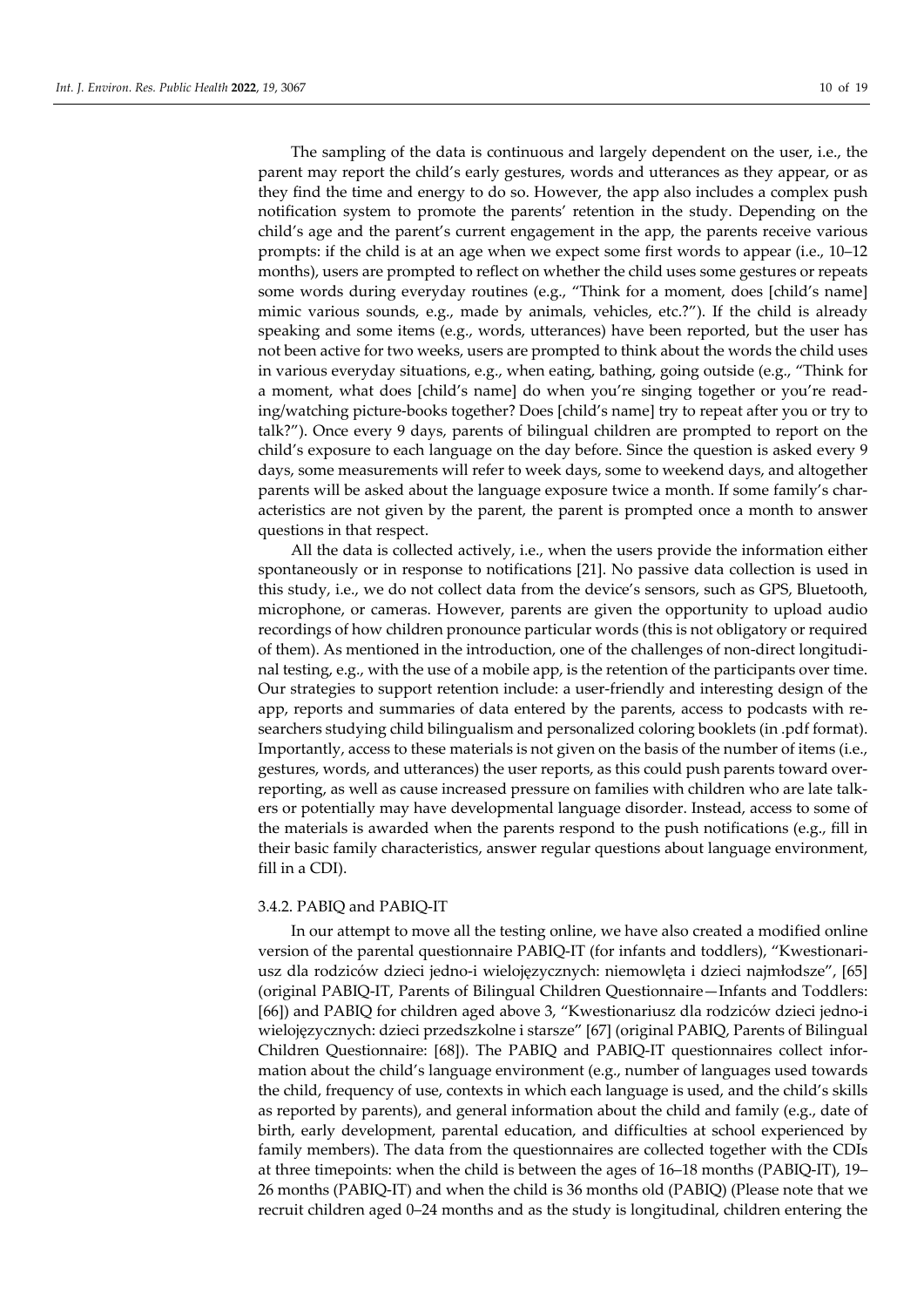study in their second year of life may still be participating in the study in their third year of life). These questionnaires are relatively long (up to 12 pages, depending on the language version and the formatting). Converting these paper questionnaires into online forms allowed us to add a system of conditional logic, according to which certain questions (e.g., those regarding bilingual setting) can be hidden from a monolingual parent. Thus, moving the PABIQ-IT and PABIQ online allowed us to significantly shorten the time needed to fill in the questionnaire.

# 3.4.3. CDIs

MacArthur-Bates Communicative Development Inventories (CDIs) are standardized parental questionnaires designed to measure language development of young children [25]. They have been adapted to many languages and are widely used in various countries for both research and diagnostic purposes. The parent's task is to mark words (from a list of rigorously collected lexical items) that their child understands and/or uses. There are three age-versions of the CDIs: Words and Gestures (CDI:WG) for children aged from below 1 to about 2 years, Words and Sentences (CDI:WS) for children aged 2–3 years, and CDI-III for children beyond 3 years old. The exact age ranges as well as some other details differ across adaptations but in general CDI:WG asks parents for comprehension and production separately and there is a list of gestures, routines etc. along the word checklist, whereas in the versions for older children parents are asked for the production only and there are some questions about grammar in addition to the word checklist. In the Star-Words project we use existing adaptations to Polish [69], Norwegian [40,70], and British English [71,72]. Part of the project is also to develop Polish CDI-III.

The data from the CDIs will be collected at three timepoints: we first ask parents to fill in CDI:WG at the age of 16 months, then at the age of 26 months we ask them to fill in CDI:WS, and we ask them to fill in CDI-III when their child is 36 months old (see Figure 1). Because of the continuous recruitment, children may be of any age (between 0 and 24 months) at the time their parents register in the app. Therefore, if they are between 17 and 24 months old, we also ask their parents to fill in a CDI when they enter the study (on the next day after their registration): up to the age of 18 months they are given CDI:WG, between 19 and 24 months of age they are given CDI:WS, and if the child is between 22 and 24 months old they are not asked to fill in CDI:WS again at the age of 26 months. If the only language registered for the child in the mobile app is Polish, parents are asked to fill in only Polish CDIs, whereas if the child's languages registered in the app are Polish and Norwegian or British English they are also asked to fill in Norwegian or UK CDIs (if the parent does not feel comfortable in filling in a CDI in the child's second language, they can forward it to another parent, care-taker or teacher. For some CDIs we plan to gather both full-list data and Computer Adaptive Testing (CAT) measurements and we will use the study to validate the CAT approach to CDIs [42]. More specifically, participants will be invited to fill in both the full-list Polish CDI:WG and CDI:WS and their CAT versions, in which the next item shown to the user is chosen on the basis of the users' previous responses. Such dual testing will allow us to check whether the scores of the full-list and CAT version are related, which would inform us of the CAT version's validity.

We have developed a web application, CDI-Online, for online administration and data collection of CDIs. The app is integrated with the rest of the project, and with the mobile StarWords app in particular: the mobile app generates a personalized URL for parents to access the relevant CDI version at a particular timepoint, notifies parents if they have not filled it in (every three days but no more than three notifications), provides general feedback and a small reward on completion, and, if applicable, seven days after the completion or after the last notification it generates a URL to access a next CDI (e.g., Norwegian or British English or a CAT version).

Importantly, CDI-Online is fully configurable and we intend to provide its code as open-source to researchers interested in gathering CDI data online. To use the app, one needs a web server configured to run software written in R and Shiny [73,74] and a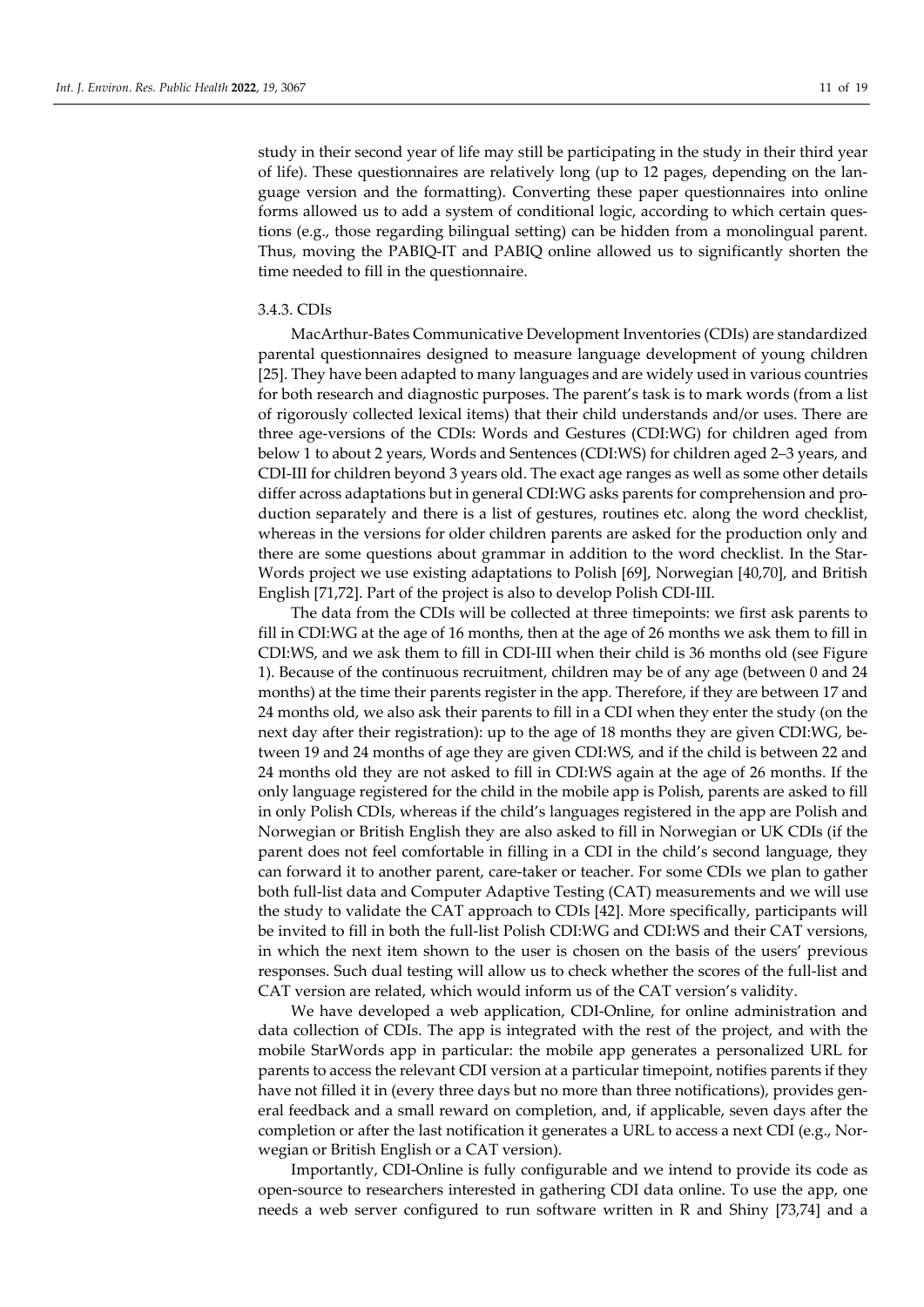MySQL database set up. All configuration is done via a small set of text files, containing items, instructions and various settings. If percentile norms are provided as well, the app can be configured to check raw scores against the norms and act accordingly. Crucially, the app can run CDIs in a CAT mode if provided with relevant IRT estimates for items (i.e., individual items' difficulty and discrimination, i.e., how well a given item differentiates between ability levels), and stopping criteria. It can also be set up to gather data on several age and language versions. CDIs can be accessed from a PC or a mobile device via a URL containing as parameters language and age version, the type of measurement (CAT or full-list), and a unique ID. The same URL may be used to resume filling in the inventory at a later date on the same or different device. All responses are securely stored in the MySQL database.

#### 3.4.4. Data Safety

Altogether, three types of tools are used in the StarWords study: a mobile app (Star-Words), a web-based application (CDIs), and online questionnaires on a web-page (PABIQ-IT and PABIQ). Importantly, the data gathered from the three separate tools can be matched to a particular participant via a unique user identifier (UID), not overtly known to the participant (see Figure 1). The UID is a 21-character-long code, containing both letters (lower and upper case) and special characters. It is generated automatically within the StarWords app, pseudo-anonymized, and carried over within the url address to the other tools in the study (e.g., the PABIQ-IT questionnaire or CDI). The UID allows us to match the data between the tools, without asking the participant to provide or copy and paste an identifier, and without using the participant's personal data (e.g., name, email address).

The data collected in the study via the StarWords app and the CDIs are stored in a MySQL database on a Virtual Private Server (VPS) located in the EU and hosted by an external company, with whom the University of Warsaw has signed a data processing agreement (OVH). Access to the VPS is only provided to authorized users with whitelisted IP and necessary credentials. The data from the online questionnaires, i.e., PABIQ-IT and PABIQ, are stored online with no personal data and just the UID. The users of the Star-Words app are allowed to delete their account and data at any time. As they delete their data from the app, this data will also be removed from the MySQL database.

# **4. Outcome Analyses**

The study is on-going and no analyses have been performed on partial data. The start of the recruitment and data collection was in mid-June 2021, and data collection will last approximately till spring 2023. A detailed description of the outcome variables and planned statistical analyses can be found in the project's pre-registrations: https://osf.io/3ruj9/registrations.

With regard to earlier stated hypotheses and research questions we plan on performing the following analyses.

Re 1.: To check for the timing of early language milestones, we plan a between-subjects design to compare the age (in months) of reaching particular linguistic milestones across bilinguals and monolinguals. We will also perform a within-subjects design to compare the timing of reaching particular linguistic milestones in bilinguals' first (L1) and second language (L2).

Re 2.: We plan to perform a series of correlational analyses of the quantity and quality of language input and the timing of reaching particular linguistic milestones in bilinguals' L1 and L2. As a proxy of input quantity, we will use the amount of time (during the day) that the child is hearing each language, and as a proxy of input quality, we will use frequency of book reading, however, if the data allow, in the exploratory analyses we will include other input quality measures, i.e., play time, singing, TV watching, media use, the number of speakers using L1 and L2 towards the child.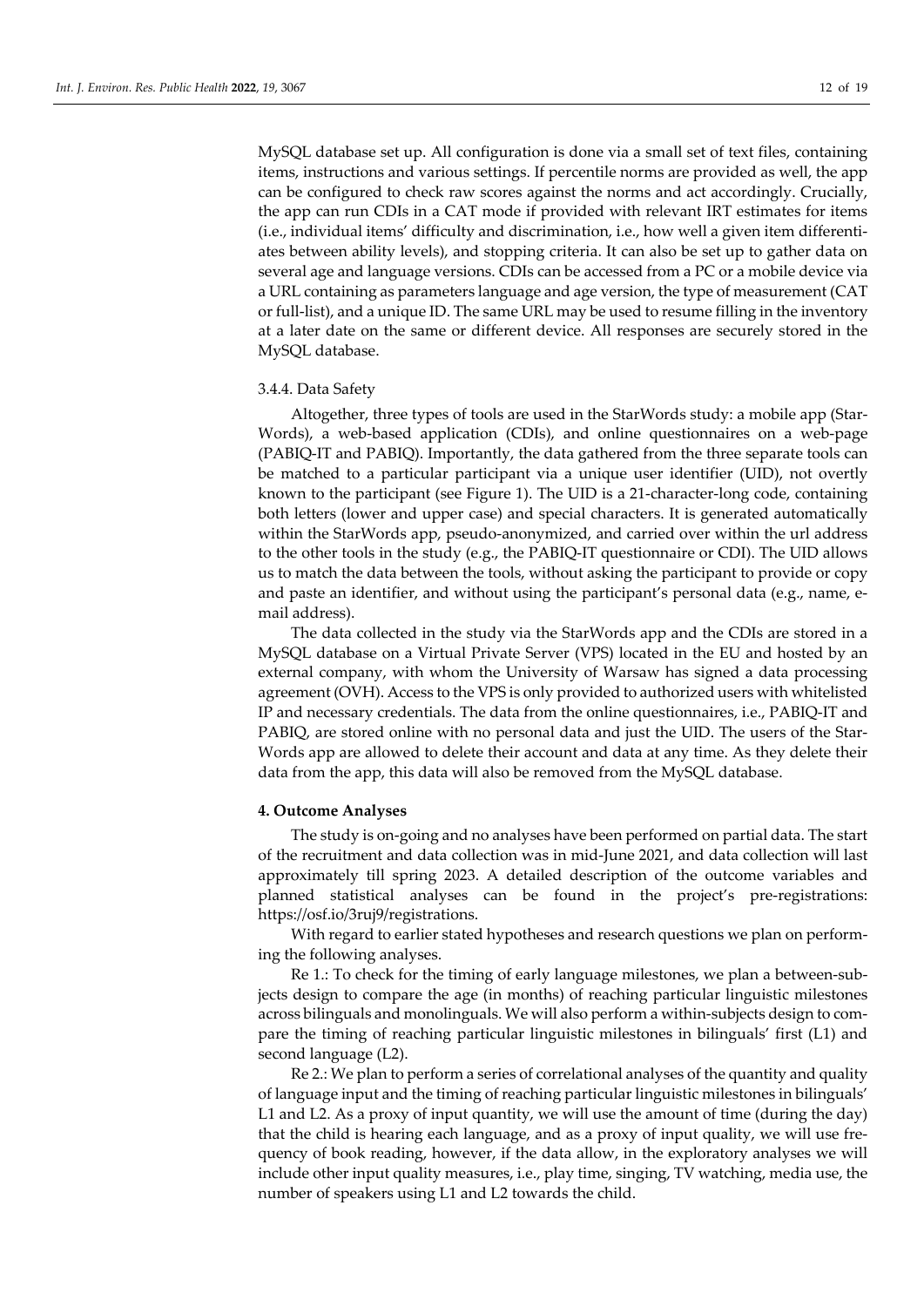Re 3.: In order to study the relations between sleep patterns, breastfeeding and early language development, we will perform a series of regression analyses for monolinguals and bilinguals. We will use language measures as the dependent variables. The independent variables will include breastfeeding length in months, the total length of sleep at various ages (in months), the day/night sleep ratio at various ages (in months).

Re 4.: With regard to the vocabulary spurt in mono- and bilingual children the analysis will consist of three steps: (1) incorporating Ganger & Brent's [64] procedure to determine the ratio of children showing the trend of faster word learning stage; Ganger & Brent (2004) define vocabulary spurt as a transition between a slow word learning stage and a faster word learning stage (and not a gradually increasing learning rate) with the faster word learning stage sustained over time; this is best described by a quadratic function, and we will determine the number of children whose rate of word learning over time fits a quadratic function; (2) comparing the ratio of spurters across the two studies groups: bilinguals and monolinguals, and afterwards (3) for the spurters, we will find the mean age and the mean vocabulary size of reaching the inflection point (the transition between the slow and fast word-learning rate). We will compare the vocabulary size and the age of reaching the vocabulary spurt between monolingual and bilingual spurters.

With regard to potential exploratory analyses, we consider comparisons of the sample of bilingual children raised in the migration context (as described above) with the sample of bilingual children experiencing elective/intentional bilingualism (living in Poland) and also bilingual children in the migration context acquiring other languages than English or Norwegian (beside Polish).

## **5. Discussion**

We have presented the new, on-going study "StarWords: a study on parental report on words" which aims to investigate early language development trajectories in monoand bilingual children using mobile and web-based applications. These allow us to reach a large and linguistically heterogeneous sample (without the cost of sending out paper questionnaires) and gather data longitudinally and continuously. Although our primary focus is on Polish- British English and Polish-Norwegian bilinguals of migrant background (and respective monolingual groups), with the use of mobile and web-based applications, we are able to reach linguistically heterogeneous samples of bilingual and multilingual families living all across the world. The app is freely available via Google Play and Apple App stores, and we are observing an influx of families speaking various language combinations using the app. Since we have obtained Ethics clearance to include in our study parents of children who are outside our original scope (Polish and Norwegian monolinguals, Polish- British English bilinguals and Polish-Norwegian bilinguals), but have registered in the study, we are now collecting this data with an aim of exploring language trajectories across culturally and linguistically diverse populations of bilingual and multilingual children.

Further, these apps allow us to gather information on a particular child's language development from many sources: not only parents, but also other care-takers that parents may wish to add, e.g., grandparents, nannies, and teachers. This solution is particularly important in the bilingual context, e.g., when the parent does not feel comfortable in reporting the child's progress in L2, and a nanny or a teacher might help. The parent can invite the other care-taker to download the app (via invitation sent from the app) and this care-taker can then report the child's language progress in their account. Finally, we can include factors that are assumed to influence language development in bilinguals, such as language input patterns. As a result, we hope to establish the exact timing of achieving particular language milestones and observe how language-specific input quantity and quality affects the timing of reaching particular language milestones in bilingual children. We believe that these goals can be achieved by the use of web- and mobile applications for parents with a complex notification system to guide the users' engagement in the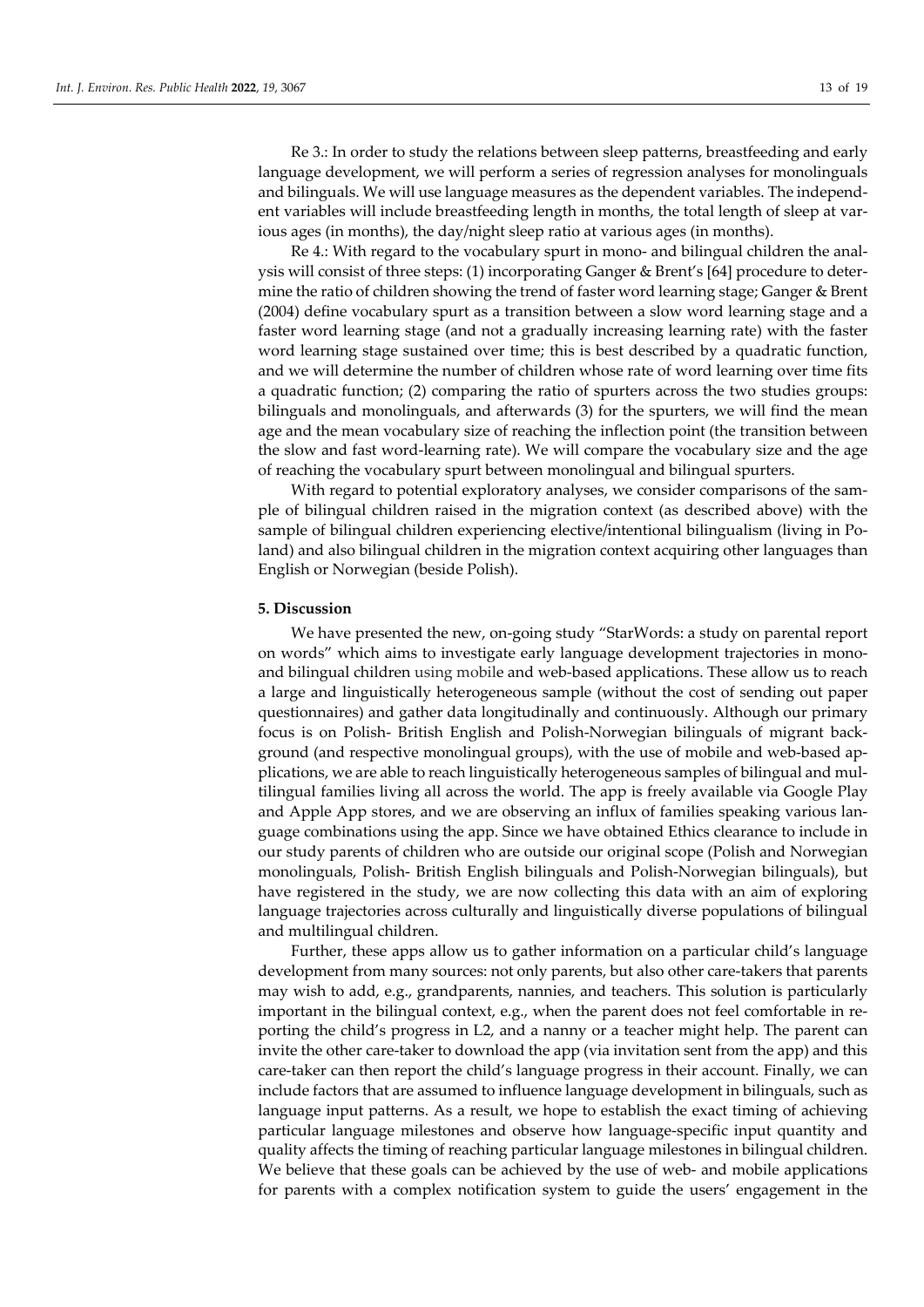study, and online questionnaires to provide information on additional factors relevant to the study.

When designing the StarWords study and the online tools, we were naturally compelled by the advantages of the online tools: with wide-spread smartphone coverage we expected to be able to reach a larger and a more diverse set of participants. However, there are two sides to every coin. As Lourenco & Tasimi [75] point out, with the COVID-19 and new challenges on family care while working from home, the participants in online studies may now largely comprise those who have the time and resources to participate in such studies. On the plus side, with online testing there is no need for direct contact with the study participants, which decreases the research assistant and traveling costs. However, the effort and costs of designing successful and user-friendly apps and their on-going technical support can also be substantial. Sometimes the university technical infrastructure may not be thoroughly prepared to provide proper support and help in designing and deploying online tools. The continuous data collection means that parents can report the first gestures, words and utterances as they appear, and therefore we do not depend on their ability to recall or remember their children's first words. On the other hand, we have little control over what the parents report, and of their frequency of reporting and of their engagement in the study. The complex notification system, gamification and rewards become crucial and largely invaluable in supporting user retention, but they must not be overdone: we do not want to overwhelm the parents/users with too many notifications, and the notifications have to be tailored to different potential cases (e.g., if a child is a late-talker, too many notifications asking about the child's new words might be a source of additional worry to the parent). The gamification and rewards can prolong the parents/users' engagement in the app, but they should not change the parental behaviors towards their children in an observation study, and we should reward the users' engagement in the app, instead of rewarding reporting new words, which could lead to falsified data or frustration in parents of late-talkers. Additionally, the rewards need to be digital, e.g., podcasts or articles, to rule out shipping costs.

One of the challenges of the online testing is also understanding and being able to explain the data collection and storage procedures to the study participants and authorities. This includes informing the participants about the study procedure, its purpose, and the participants' access to the entered data. We also inform our participants about their rights following from GDPR. Using online tools and international collaboration lengthens the process of obtaining ethical approvals, as many additional details are required concerning data storage and processing, technological solutions employed when designing the tools and the databases. On a positive note, such procedures make us alert and conscious of the need to make the data collection and storage procedures in accordance with current law as well as becoming transparent to the study participants. Moreover, in the effort to solve the logistic complexity of merging data from different online tools while keeping with the ethical guidelines, we were able to find new solutions, such as the unique user identifier (UID) codes, not overtly known to the participant. This also implies less communication of personal data and smaller risks of data security breaches, when compared to assigning the participants overt id codes. The UID allows us to match the data between the tools, without asking the participant to provide or copy and paste an identifier, and without using the participant's personal data (e.g., name or e-mail address).

Finally, in the perspective of the COVID-19 pandemic, mobile technologies enable testing with no direct, personal contact. As a result, more and more research teams are developing online tools for research, despite the new challenges linked to online testing, showing that new times call for new measures. Not only that, but researchers can join in efforts to establish unified, discipline-wide platforms for supporting large-scale research projects. Some such platforms existed well before the pandemic, e.g., Child Language Data Exchange System (CHILDES, ref. [76]). However, one such new attempt is the Collaboration for Reproducible and Distributed Large-Scale Experiments (CRADLE) [77], a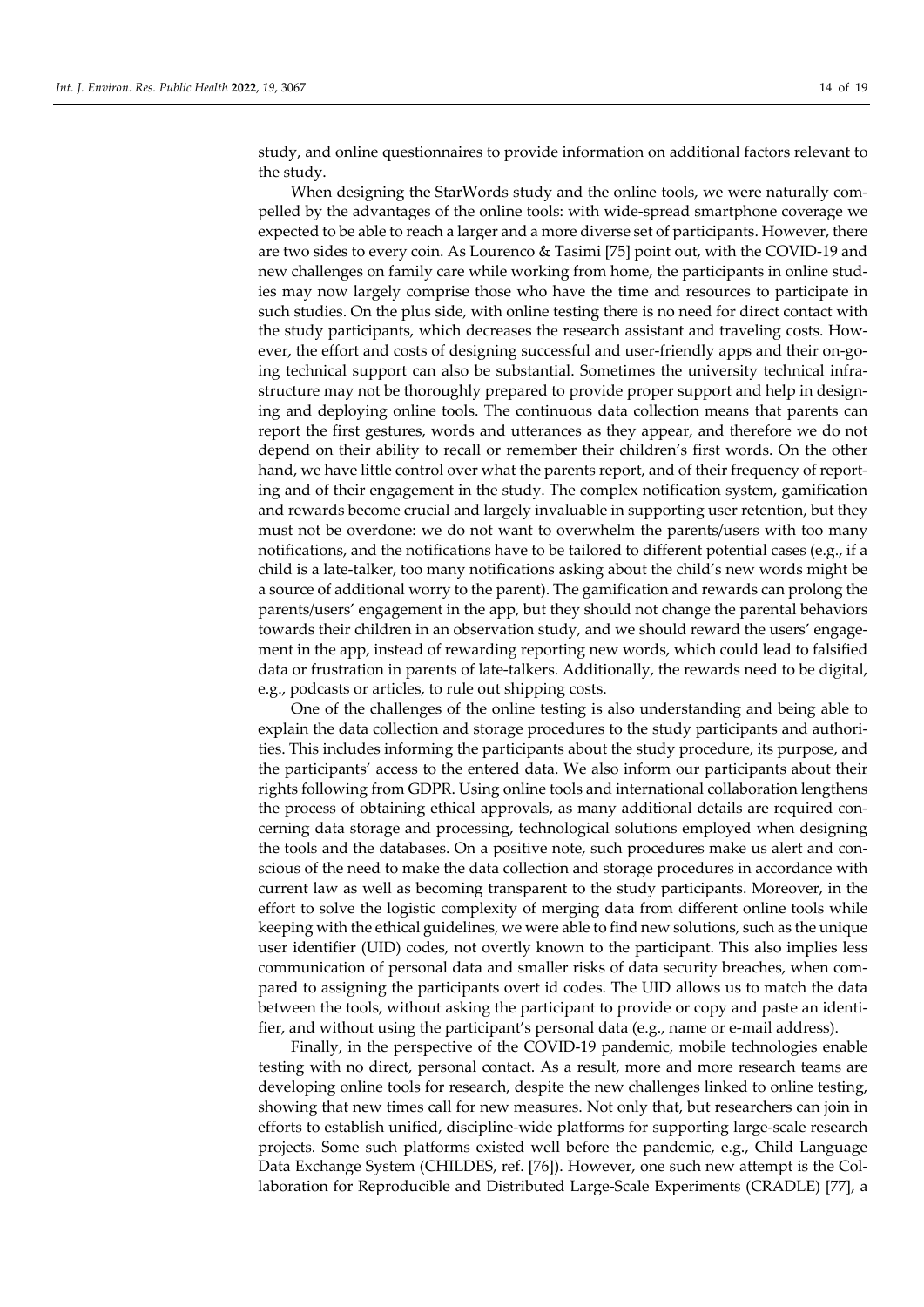shared infrastructure for recruitment, data collection, and data sharing across many universities and countries. Its novelty lies in the fact that potential participants registered in CRADLE could be invited to take part in many different studies that match their background characteristics.

However, COVID-19 may ironically provide new limitations on the online testing. As Lourenco & Tasimi [75] point out, more and more people lose their jobs due to the difficulties associated with the pandemic, and internet access may become a luxury. Moreover, public access to the internet may also be restricted due to lockdown and/or local restrictions. In our StarWords study, we have included a safeguard against that by allowing offline reporting and automatic synchronization of data once the phone is connected to the internet.

All in all, the use of new technologies in social sciences, and especially in developmental studies, is, as Sheskin et al. [77] put it, an "overdue acceleration". Even as new challenges arise, researchers are still motivated to develop new solutions and learn new skills in order to be able to design new tools for online testing. We strongly believe that as researchers re-evaluate their research infrastructure to support online testing, their expansion into the online world will help to push the current limits of the field.

## **6. Conclusions**

In this study protocol we have presented the new, on-going study "StarWords: a study on parental report on words" which aims to investigate early language development trajectories in mono- and bilingual children using mobile and web-based applications. With the use of mobile and web-based applications, we are able to reach linguistically heterogeneous samples of bilingual and multilingual families living all across the world. These tools allow parents to report their children's language development as it progresses, while allowing us to characterize children's performance in each language (the age of reaching particular language milestones). Establishing the developmental trajectory in bilingual and multilingual children would allow practitioners to accurately identify potential language delays, inform early screening practices, and eventually prevent misdiagnosis of developmental language disorder in this population.

**Author Contributions:** Conceptualization: K.M., G.K., K.S., A.D., J.K., M.K., B.Ł., M.Ł., N.G.G., P.H., A.S.H.R., H.G.S., K.A., N.K., E.H.; Funding acquisition: K.M., G.K., A.D., M.Ł., N.G.G., A.S.H.R., H.G.S., K.A., N.K., E.H.; Investigation: K.M., G.K., K.S., A.D., M.Ł., N.G.G., A.S.H.R., E.H.; Methodology: K.M., G.K., K.S., A.D., J.K., M.K., B.Ł., M.Ł., N.G.G., P.H., A.S.H.R., H.G.S., K.A., N.K., E.H.; Project administration: K.M., E.H.; Software: K.M., G.K., K.S., A.S.H.R.; Supervision: K.M., N.G.G., E.H.; Visualization: K.M., G.K.; Writing—original draft: K.M., G.K., K.S., M.K., B.Ł., M.Ł., N.G.G., P.H., A.S.H.R., H.G.S., E.H.; Writing—review & editing: K.M., G.K., K.S., A.D., J.K., M.K., N.G.G., P.H., A.S.H.R., H.G.S., K.A., N.K., E.H. All authors have read and agreed to the published version of the manuscript.

**Funding:** This research was funded by National Science Centre, grant number 2018/31/B/HS6/03916 awarded to E.H., and supported by the Faculty of Psychology, University of Warsaw, from the funds awarded by the Ministry of Science and Higher Education in the form of a subsidy for the maintenance and development of research potential in 2021 and 2022 (501-D125-01-1250000) awarded to K.M. and G.K.

**Institutional Review Board Statement:** The study is conducted according to the guidelines of the Declaration of Helsinki. The StarWords mobile application and the study procedure were approved by the Ethics Committee at the Faculty of Psychology, University of Warsaw, Poland. The Data Protection Services in Norway has assessed that the processing of personal data in this project is in accordance with data protection legislation.

**Informed Consent Statement:** Informed consent is obtained from all participants involved in the study.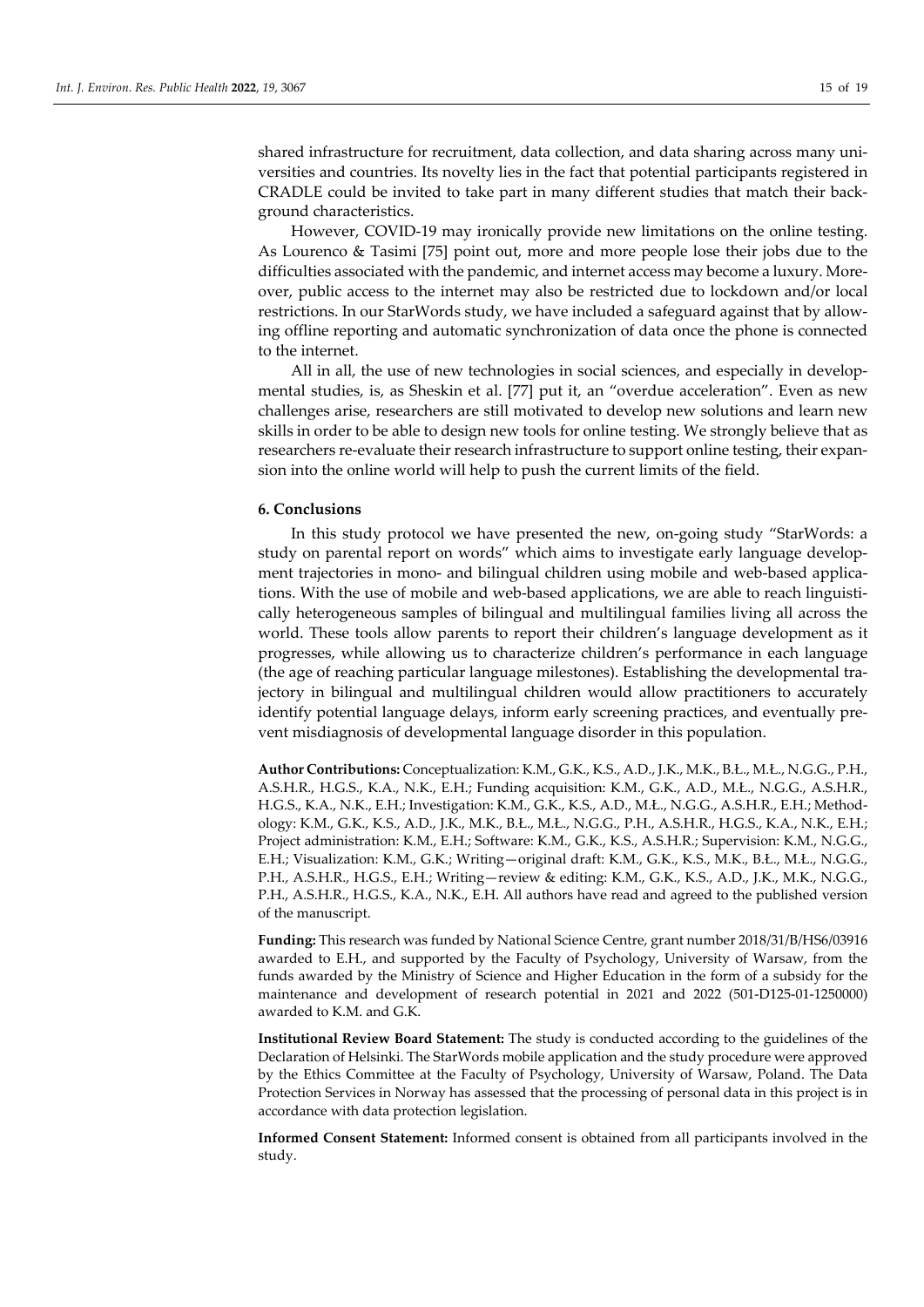# **References**

- 1. Couper, M.P. New Developments in Survey Data Collection. *Annu. Rev. Sociol.* **2017**, *43*, 121–145. https://doi.org/10.1146/annurev-soc-060116-053613.
- 2. DeMayo, B.; Kellier, D.; Braginsky, M.; Bergmann, C.; Hendriks, C.; Rowland, C.F.; Frank, M.C.; Marchman, V. Web-CDI: A system for online administration of the MacArthur-Bates Communicative Development Inventories. *Lang. Dev. Res.* **2021**, *1*, 55– 98. https://doi.org/10.34758/kr8e-w591.
- 3. Dufau, S.; Duñabeitia, J.A.; Moret-Tatay, C.; McGonigal, A.; Peeters, D.; Alario, F.-X.; Balota, D.A.; Brysbaert, M.; Carreiras, M.; Ferrand, L.; et al. Smart Phone, Smart Science: How the Use of Smartphones Can Revolutionize Research in Cognitive Science. *PLoS ONE* **2011**, *6*, e24974. https://doi.org/10.1371/journal.pone.0024974.
- 4. Nordness, A.S.; Beukelman, D.R. Speech practice patterns of children with speech sound disorders: The impact of parental record keeping and computer-led practice. *J. Med. Speech Lang. Pathol.* **2010**, *18*, 104–109.
- 5. Satre, D.D.; Meacham, M.C.; Asarnow, L.D.; Fisher, W.S.; Fortuna, L.R.; Iturralde, E. Opportunities to Integrate Mobile App– Based Interventions into Mental Health and Substance Use Disorder Treatment Services in the Wake of COVID-19. *Am. J. Health Promot.* **2021**, *35*, 1178–1183. https://doi.org/10.1177/08901171211055314.
- 6. Sanchez-Rodriguez, D.; Annweiler, C.; Gillain, S.; Vellas, B. Implementation of the Integrated Care of Older People (ICOPE) App in Primary Care: New Technologies in Geriatric Care during Quarantine of COVID-19 and Beyond. *J. Frailty Aging* **2020**, *10*, 139–140. https://doi.org/10.14283/jfa.2020.24.
- 7. Kartushina, N.; Mani, N.; Aktan-Erciyes, A.; Alaslani, K.; Aldrich, N.J.; Almohammadi, A.; Alroqi, H.; Anderson, L.; Andonova, E.; Aussems, S.; et al. COVID-19 first lockdown as a unique window into language acquisition: What you do (with your child) matters., under review. *Language Development Research*. **2022**, *2(1),* 1— 36. https://doi.org/10.34842/abym-xv34
- 8. Zaadnoordijk, L.; Buckler, H.; Cusack, R.; Tsuji, S.; Bergmann, C. A Global Perspective on Testing Infants Online: Introducing ManyBabies-AtHome. *Front. Psychol.* **2021**, *12*, 3811. https://doi.org/10.3389/fpsyg.2021.703234.
- 9. Pearson, B.Z.; Fernández, S.C.; Oller, D.K. Lexical Development in Bilingual Infants and Toddlers: Comparison to Monolingual Norms. *Lang. Learn.* **1993**, *43*, 93–120. https://doi.org/10.1111/j.1467-1770.1993.tb00174.x.
- 10. Paradis, J.; Genesee, F. Syntactic Acquisition in Bilingual Children. *Stud. Second Lang. Acquis.* **1996**, *18*, 1–25. https://doi.org/10.1017/s0272263100014662.
- 11. Hoff, E. How bilingual development is the same as and different from monolingual development. *OLBI Work. Pap.* **2017**, *8*. https://doi.org/10.18192/olbiwp.v8i0.2114.
- 12. Hart, B.; Risley, T.R. *Meaningful Differences in The Everyday Experience of Young American Children*; Paul H Brookes Publishing: Baltimore, MD, USA, 1995; Volume xxiii.
- 13. Hart, B.; Risley, T.R. The Early Catastrophe. The 30 Million Word Gap. *Am. Educ.* **2003**, *27*, 4–9.
- 14. Roy, B.C.; Frank, M.C.; DeCamp, P.; Miller, M.; Roy, D. Predicting the birth of a spoken word. *Proc. Natl. Acad. Sci. USA* **2015**, *112*, 12663–12668. https://doi.org/10.1073/pnas.1419773112.
- 15. De Boysson-Bardies, B.; Vihman, M.M. Adaptation to Language: Evidence from Babbling and First Words in Four Languages. *Language* **1991**, *67*, 297. https://doi.org/10.2307/415108.
- 16. Thordardottir, E. The relationship between bilingual exposure and vocabulary development. *Int. J. Biling.* **2011**, *15*, 426–445. https://doi.org/10.1177/1367006911403202.
- 17. Rowe, M.L. A Longitudinal Investigation of the Role of Quantity and Quality of Child-Directed Speech in Vocabulary Development. *Child Dev.* **2012**, *83*, 1762–1774. https://doi.org/10.1111/j.1467-8624.2012.01805.x.
- 18. Fernald, A.; Marchman, V.; Weisleder, A. SES differences in language processing skill and vocabulary are evident at 18 months. *Dev. Sci.* **2012**, *16*, 234–248. https://doi.org/10.1111/desc.12019.
- 19. Hoff, E. How social contexts support and shape language development. *Dev. Rev.* **2006**, *26*, 55–88. https://doi.org/10.1016/j.dr.2005.11.002.
- 20. Core, C.; Hoff, E. Input and Language Development in Bilingually Developing Children. *Semin. Speech Lang.* **2013**, *34*, 215–226. https://doi.org/10.1055/s-0033-1353448.
- 21. Ságvári, B.; Gulyás, A.; Koltai, J. Attitudes towards Participation in a Passive Data Collection Experiment. *Sensors* **2021**, *21*, 6085. https://doi.org/10.3390/s21186085.
- 22. Carter, A.; Liddle, J.; Hall, W.; Chenery, H. Mobile Phones in Research and Treatment: Ethical Guidelines and Future Directions. *JMIR mHealth uHealth* **2015**, *3*, e95. https://doi.org/10.2196/mhealth.4538.
- 23. Harari, G.M.; Lane, N.D.; Wang, R.; Crosier, B.S.; Campbell, A.T.; Gosling, S.D. Using Smartphones to Collect Behavioral Data in Psychological Science. *Perspect. Psychol. Sci.* **2016**, *11*, 838–854. https://doi.org/10.1177/1745691616650285.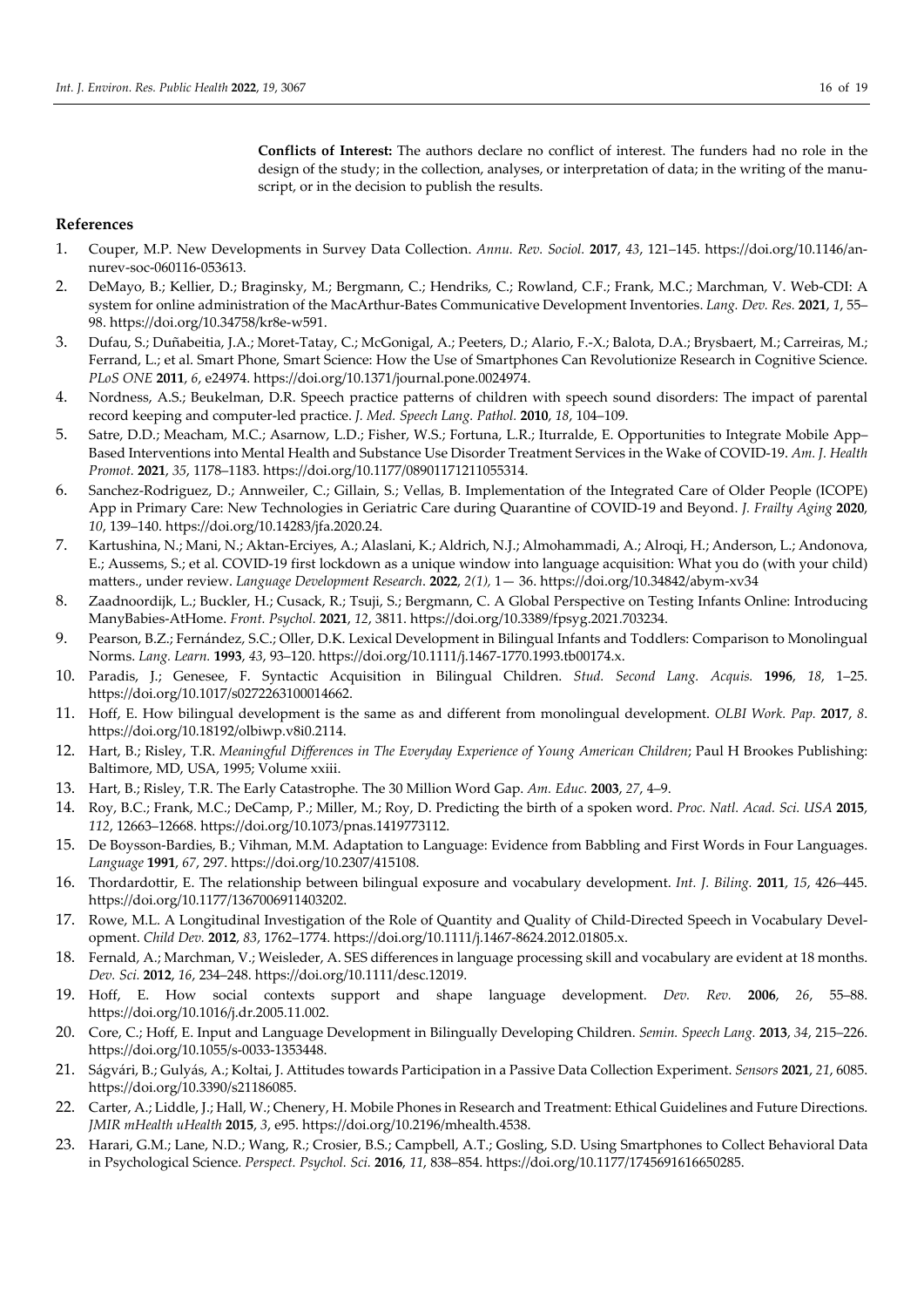- 24. Kreuter, F.; Haas, G.-C.; Keusch, F.; Bähr, S.; Trappmann, M. Collecting Survey and Smartphone Sensor Data with an App: Opportunities and Challenges Around Privacy and Informed Consent. *Soc. Sci. Comput. Rev.* **2018**, *38*, 533–549. https://doi.org/10.1177/0894439318816389.
- 25. Dahlberg, L.E.; Grahn, D.; Dahlberg, J.E.; Thorstensson, C.A.; Lohmander, S.; Bossen, D.; Dewan, N.; Osbourne, R.; Pach, D. A Web-Based Platform for Patients with Osteoarthritis of the Hip and Knee: A Pilot Study. *JMIR Res. Protoc.* **2016**, *5*, e115. https://doi.org/10.2196/resprot.5665.
- 26. Kirwan, M.; Duncan, M.J.; Vandelanotte, C.; Mummery, W.K.; Anderson-Bill, E.; Thomas, J.; De Cocker, K. Using Smartphone Technology to Monitor Physical Activity in the 10,000 Steps Program: A Matched Case–Control Trial. *J. Med. Internet Res.* **2012**, *14*, e55. https://doi.org/10.2196/jmir.1950.
- 27. Baumel, A.; Muench, F.; Edan, S.; Kane, J.M. Objective User Engagement with Mental Health Apps: Systematic Search and Panel-Based Usage Analysis. *J. Med. Internet Res.* **2019**, *21*, e14567. https://doi.org/10.2196/14567.
- 28. Deterding, S.; Dixon, D.; Khaled, R.; Nacke, L. From Game Design Elements to Gamefulness: Defining. In Proceedings of the International Academic MindTrek Conference: Envisioning Future Media Environments, MindTrek, Tampere, Finland, 28–30 September 2011; pp. 9–15. https://doi.org/10.1145/2181037.2181040.
- 29. Fry, J.P.; Neff, R.A. Periodic Prompts and Reminders in Health Promotion and Health Behavior Interventions: Systematic Review. *J. Med. Internet Res.* **2009**, *11*, e16. https://doi.org/10.2196/jmir.1138.
- 30. Ryan, J.; Edney, S.; Maher, C. Engagement, compliance and retention with a gamified online social networking physical activity intervention. *Transl. Behav. Med.* **2017**, *7*, 702–708. https://doi.org/10.1007/s13142-017-0499-8.
- 31. Anzulewicz, A.; Sobota, K.; Delafield-Butt, J.T. Toward the Autism Motor Signature: Gesture patterns during smart tablet gameplay identify children with autism. *Sci. Rep.* **2016**, *6*, 31107. https://doi.org/10.1038/srep31107.
- 32. Millar, L.; McConnachie, A.; Minnis, H.; Wilson, P.; Thompson, L.; Anzulewicz, A.; Sobota, K.; Rowe, P.; Gillberg, C.; Delafield-Butt, J. Phase 3 diagnostic evaluation of a smart tablet serious game to identify autism in 760 children 3–5 years old in Sweden and the United Kingdom. *BMJ Open* **2019**, *9*, e026226. https://doi.org/10.1136/bmjopen-2018-026226.
- 33. Kołakowska, A.; Landowska, A.; Anzulewicz, A.; Sobota, K. Automatic recognition of therapy progress among children with autism. *Sci. Rep.* **2017**, *7*, 13863. https://doi.org/10.1038/s41598-017-14209-y.
- 34. Skiada, R.; Soroniati, E.; Gardeli, A.; Zissis, D. EasyLexia: A Mobile Application for Children with Learning Difficulties. *Procedia Comput. Sci.* **2014**, *27*, 218–228. https://doi.org/10.1016/j.procs.2014.02.025.
- 35. Sadiq, R.B.; Cavus, N.; Ibrahim, D. Mobile application based on CCI standards to help children learn English as a foreign language. *Interact. Learn. Environ.* **2019**, *29*, 442–457. https://doi.org/10.1080/10494820.2019.1579239.
- 36. Kolak, J.; Norgate, S.H.; Monaghan, P.; Taylor, G. Developing evaluation tools for assessing the educational potential of apps for preschool children in the UK. *J. Child. Media* **2020**, *15*, 410–430. https://doi.org/10.1080/17482798.2020.1844776.
- 37. Gibson, S.; Gonzalez-Gomez, N. Babywordtracker: An App to Explore Infants' Vocabulary Development; version 1.1; Unpublished work.
- 38. Fenson, L.; Marchman, V.A.; Thal, D.J.; Dale, P.S.; Reznick, J.S.; Bates, E. *MacArthur-Bates Communicative Development Inventories: Users Guide and Technical Manual*; 2nd ed.; Brookes Publishing: Baltimore, MD, USA, 2007.
- 39. Kristoffersen, K.E.; Simonsen, H.G.; Bleses, D.; Wehberg, S.; Jørgensen, R.N.; Eiesland, E.A.; Henriksen, L.Y. The use of the Internet in collecting CDI data—An example from Norway. *J. Child Lang.* **2012**, *40*, 567–585. https://doi.org/10.1017/s0305000912000153.
- 40. Garmann, N.G.; Romøren A.S.H.; Flygstad N.; Milder N.; Pedersen I.; Simonsen H.G.; Torkildsen J.V.K. Språkkartlegging i norske barnehager—en pilotundersøkelse av foreldres og barnehageansattesrapportering av norsktalende tre-åringers språkferdigheter ved hjelp av CDI III, Language Assessment in Norwegian Kindergartens—A Pilot Study of Parents and ECEC Staffs Reports on Norwegian-Speaking three-Year-Olds using CDI III. 2019. Available online: https://oda.oslomet.no/oda-xmlui/handle/10642/7813 (accessed on 22 December 2021).
- 41. Kachergis, G.; Marchman, V.A.; Dale, P.; Mankewitz, J.; Frank, M.C. Online Computerized Adaptive Tests (CAT) of Childrens Vocabulary Development in English and Mexican Spanish. *PsyArXiv* **2021,** https://doi.org/10.31234/osf.io/5ftsu.
- 42. Makransky, G.; Dale, P.S.; Havmose, P.; Bleses, D. An Item Response Theory–Based, Computerized Adaptive Testing Version of the MacArthur–Bates Communicative Development Inventory: Words & Sentences (CDI:WS). *J. Speech Lang. Hear. Res.* **2016**, *59*, 281–289. https://doi.org/10.1044/2015\_jslhr-l-15-0202.
- 43. Chai, J.H.; Lo, C.H.; Mayor, J. A Bayesian-Inspired Item Response Theory–Based Framework to Produce Very Short Versions of MacArthur–Bates Communicative Development Inventories. *J. Speech Lang. Hear. Res.* **2020**, *63*, 3488–3500. https://doi.org/10.1044/2020\_jslhr-20-00361.
- 44. Hoff, E.; Core, C.; Place, S.; Rumiche, R.; Señor, M.; Parra, M. Dual language exposure and early bilingual development. *J. Child Lang.* **2011**, *39*, 1–27. https://doi.org/10.1017/s0305000910000759.
- 45. Unsworth, S. Early child L2 acquisition: Age or input effects? Neither, or both? *J. Child Lang.* **2016**, *43*, 608–634. https://doi.org/10.1017/s030500091500080x.
- 46. Biemiller, A. The Influence of Vocabulary on Reading Acquisition., Encyclopedia of Language and Literacy Development. Canadian Language and Literacy Center. 2007. Available online: Ttp://literacyencyclopedia.ca/index.php?fa=items.show&topicId=19 (accessed on 16 December 2021).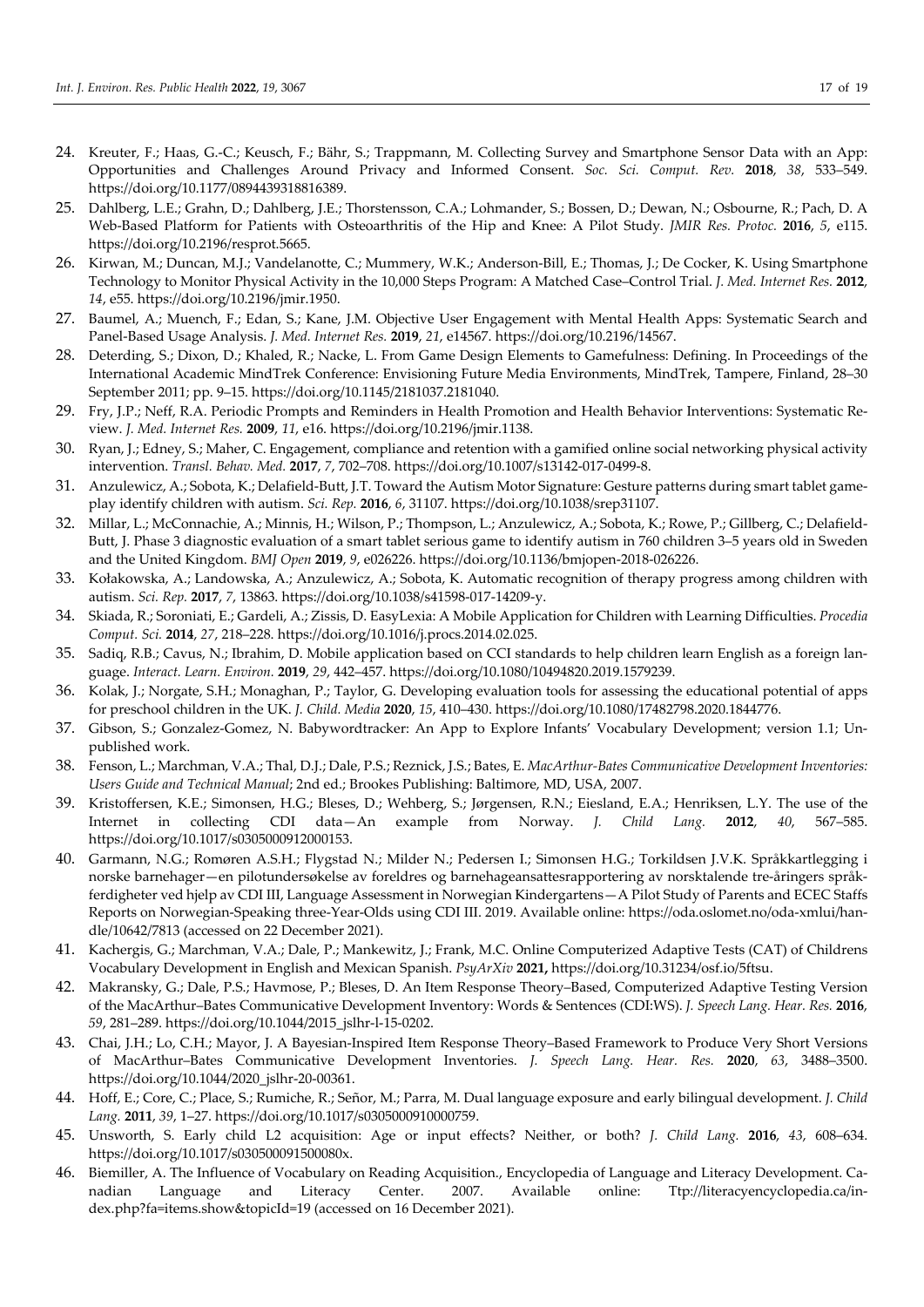- 47. Dickinson, D.K.; Golinkoff, R.M.; Hirsh-Pasek, K. Speaking Out for Language: Why Language is Central to Reading Development. *Educ. Res.* **2010**, *39*, 305–310.
- 48. Forget-Dubois, N.; Dionne, G.; Lemelin, J.-P.; Pérusse, D.; Tremblay, R.E.; Boivin, M. Early Child Language Mediates the Relation Between Home Environment and School Readiness. *Child Dev.* **2009**, *80*, 736–749. https://doi.org/10.1111/j.1467- 8624.2009.01294.x.
- 49. Pearson, B.Z.; Fernandez, S.C.; Lewedeg, V.; Oller, D. The relation of input factors to lexical learning by bilingual infants. *Appl. Psycholinguist.* **1997**, *18*, 41–58. https://doi.org/10.1017/s0142716400009863.
- 50. Immigrants and Norwegian-Born to Immigrant Parents', SSB. Available online: https://www.ssb.no/en/befolkning/innvandrere/statistikk/innvandrere-og-norskfodte-med-innvandrerforeldre (accessed on 23 February 2022).
- 51. Population of the UK by Country of Birth and Nationality: Individual Country Data—Office for National Statistics'. Available online: https://www.ons.gov.uk/peoplepopulationandcommunity/populationandmigration/internationalmigration/datasets/populationoftheunitedkingdombycountryofbirthandnationalityunderlyingdatasheets (accessed on 23 February 2022).
- 52. Hoff, E.; Ribot, K.M. Language Growth in English Monolingual and Spanish-English Bilingual Children from 2.5 to 5 Years. *J. Pediatr.* **2017**, *190*, 241–245.e1. https://doi.org/10.1016/j.jpeds.2017.06.071.
- 53. Patterson, J.L. Relationships of expressive vocabulary to frequency of reading and television experience among bilingual toddlers. *Appl. Psycholinguist.* **2002**, *23*, 493–508. https://doi.org/10.1017/s0142716402004010.
- 54. Scheele, A.F.; Leseman, P.P.M.; Mayo, A.Y. The home language environment of monolingual and bilingual children and their language proficiency. *Appl. Psycholinguist.* **2009**, *31*, 117–140. https://doi.org/10.1017/s0142716409990191.
- 55. Smith, P.K.; Cowie, H.; Blades, M. *Understanding Childrens Development*; Wiley: Chichester, UK, 2011.
- 56. Vestergaard, M.; Obel, C.; Henriksen, T.; Sørensen, H.; Skajaa, E.; Østergaard, J. Duration of breastfeeding and developmental milestones during the latter half of infancy. *Acta Paediatr.* **2007**, *88*, 1327–1332. https://doi.org/10.1111/j.1651-2227.1999.tb01045.x.
- 57. Leventakou, V.; Roumeliotaki, T.; Koutra, K.; Vassilaki, M.; Mantzouranis, E.; Bitsios, P.; Kogevinas, M.; Chatzi, L. Breastfeeding duration and cognitive, language and motor development at 18 months of age: Rhea mother–child cohort in Crete, Greece. *J. Epidemiol. Community Health* **2013**, *69*, 232–239. https://doi.org/10.1136/jech-2013-202500.
- 58. Iqbal, M.; Rafique, G.; Ali, S. The Effect of Breastfeeding on the Cognitive and Language Development of Children Under 3 Years of Age: Results of 'Balochistan-Early Childhood Development Project'. *J. Gen. Pr.* **2017**, *5*, 1–8. https://doi.org/10.4172/2329- 9126.1000305.
- 59. Dionne, G.; Touchette, E.; Forget-Dubois, N.; Petit, D.; Tremblay, R.E.; Montplaisir, J.Y.; Boivin, M. Associations Between Sleep-Wake Consolidation and Language Development in Early Childhood: A Longitudinal Twin Study. *Sleep* **2011**, *34*, 987–995. https://doi.org/10.5665/sleep.1148.
- 60. Dearing, E.; McCartney, K.; Marshall, N.L.; Warner, R.M. Parental reports of children's sleep and wakefulness: Longitudinal associations with cognitive and language outcomes. *Infant Behav. Dev.* **2001**, *24*, 151–170. https://doi.org/10.1016/s0163- 6383(01)00074-1.
- 61. Galbally, M.; Lewis, A.J.; McEgan, K.; Scalzo, K.; Islam, F.A. Breastfeeding and infant sleep patterns: An Australian population study. *J. Paediatr. Child Health* **2013**, *49*, E147–E152. https://doi.org/10.1111/jpc.12089.
- 62. Demirci, J.R.; Braxter, B.J.; Chasens, E.R. Breastfeeding and short sleep duration in mothers and 6–11-month-old infants. *Infant Behav. Dev.* **2012**, *35*, 884–886. https://doi.org/10.1016/j.infbeh.2012.06.005.
- 63. Goldfield, B.A.; Reznick, J.S. Early lexical acquisition: Rate, content, and the vocabulary spurt. *J. Child Lang.* **1990**, *17*, 171–183. https://doi.org/10.1017/s0305000900013167.
- 64. Ganger, J.; Brent, M.R. Reexamining the Vocabulary Spurt. *Dev. Psychol.* **2004**, *40*, 621–632. https://doi.org/10.1037/0012- 1649.40.4.621.
- 65. Mieszkowska, K.; Krajewski, G.; Łuniewska, M.; Orzeszek, D.; Dynak, A.; Otwinowska, A.; Kuś, K.; Haman, E. Kwestionariusz Dla Rodziców Dzieci Jedno—I Wielojęzycznych: Niemowlęta I Dzieci Najmłodsze; University of Warsaw: Warsaw, Poland, 2021.
- 66. Gatt, D.; O'Toole, C.; Haman, E. 7. Using Parental Report to Assess Early Lexical Production in Children Exposed to More Than One Language. In *Assessing Multilingual Children*; Armon-Lotem, S., de Jong, J., Meir, N., Eds.; Multilingual Matters: Bristol, UK, 2015; pp. 151–195. https://doi.org/10.21832/9781783093137-009.
- 67. Mieszkowska, K.; Krajewski, G.; Łuniewska, M.; Orzeszek, D.; Banasik, N.; Kuś, K.; Otwinowska, A.; Haman, E. Kwestionariusz Dla Rodziców Dzieci Jedno—I Wielojęzycznych: Dzieci Przedszkolne I Starsze; University of Warsaw: Warsaw, Poland, 2021.
- 68. Tuller, L. Clinical Use of Parental Questionnaires in Multilingual Contexts. In *Assessing Multilingual Children: Disentangling Bilingualism from Language Impairment*; Armon-Lotem, S., de Jong, J., Meir, N., Eds; Multilingual Matters: Bristol, UK, 2015.
- 69. Smoczyńska, M.; Krajewski, G.; Łuniewska, M.; Haman, E.; Bulkowski, K.; Kochańska, M. *Inwentarze Rozwoju Mowy i Komunikacji (IRMIK): Słowa i Gesty, Słowa i Zdania. Podręcznik*; IBE: Warszawa, Poland, 2015.
- 70. Simonsen, H.G.; Kristoffersen, K.E.; Bleses, D.; Wehberg, S.; Jørgensen, R.N. The Norwegian Communicative Development Inventories: Reliability, main developmental trends and gender differences. *First Lang.* **2013**, *34*, 3–23. https://doi.org/10.1177/0142723713510997.